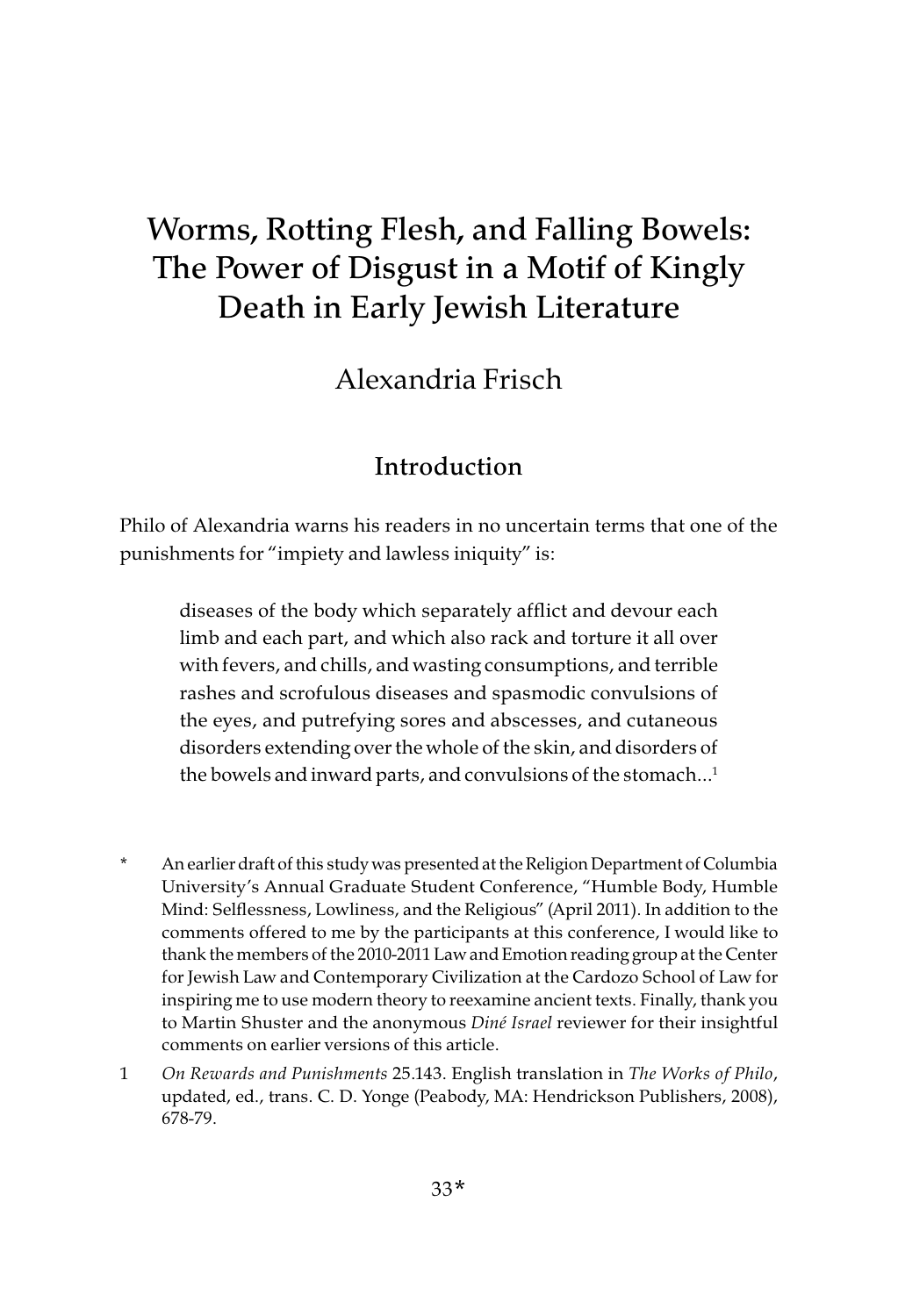As the list continues, it becomes clear that the wicked are not plagued by just any sickness, but by the most extreme diseases. The notion that disease can serve as a divine punishment appears early within the biblical tradition, $^2$  but we also start to see a specific motif in biblical and post-biblical literature, one in which wicked kings, both foreign and Jewish, are afflicted with disgusting diseases by God. As I will show, disgust—marked by such disorders as worms, decay, and falling bowels—serves a distinct rhetorical function, one that radically focuses the story onto issues of power. By giving proper attention to the mechanics of disgust, we can see that these stories, in addition to being about the balance of power between a heavenly God and an earthly monarch, are also about the dynamics between that monarch and his disempowered subjects. The people, in reacting with disgust to these kings, become empowered and, thus, function as an extension of God's punishing power.

This interpretation marks a significant departure from earlier analyses of these stories, which have taken two directions. Some scholars have treated these diseases as historical records of actual illnesses. This has prompted attempts at diagnosis, leading to suggestions ranging from sexually transmitted diseases to poisoning.3 What such conjectures fail to account for, however, is the simple fact that there are a plethora of conflicting accounts about the deaths of these same kings, many of which lack any disgusting details. An attempt at historical accuracy, then, does not lie behind these deaths.4 Thus,

- 2 We see this most notably during the ten plagues when the Egyptians suffer festering boils on their skin (Exod 9:8-12). See also Numbers 12, in which Miriam is punished with leprosy for speaking against Moses.
- 3 This is especially the case for the death of Herod the Great. See W. R. Litchfield, "The Bittersweet Demise of Herod the Great," Journal of the Royal Society of Medicine 91, no. 5 (1998): 283-84; and A. T. Sandison, "The Last Illness of Herod the Great, King of Judaea," Medical History 11, no. 4 (1967): 381-88. For a review of the various medical diagnoses, see Nikos Kokkinos, "Herod's Horrid Death," Biblical Archaeology Review 28:2 (2002): 28-31, 34-35, 62.
- 4 It is important to bear in mind that ancient historians were not driven by the need to accurately record the historical "truth" as we are today. Instead, "the distinctions between historical 'truth,' verisimilitude, and outright fiction were blurred in classical history-writing, for the authors were interested in teaching morals, demonstrating a thesis, or the need to supply a past where no information existed" (Jeffrey Rubenstein, Talmudic Stories: Narrative Art, Composition, and Culture [Baltimore: The Johns Hopkins University Press, 1999], 5). Emblematic of this outlook is the statement by the historian Plutarch (Alexander 1.2): "We are not writing history but lives."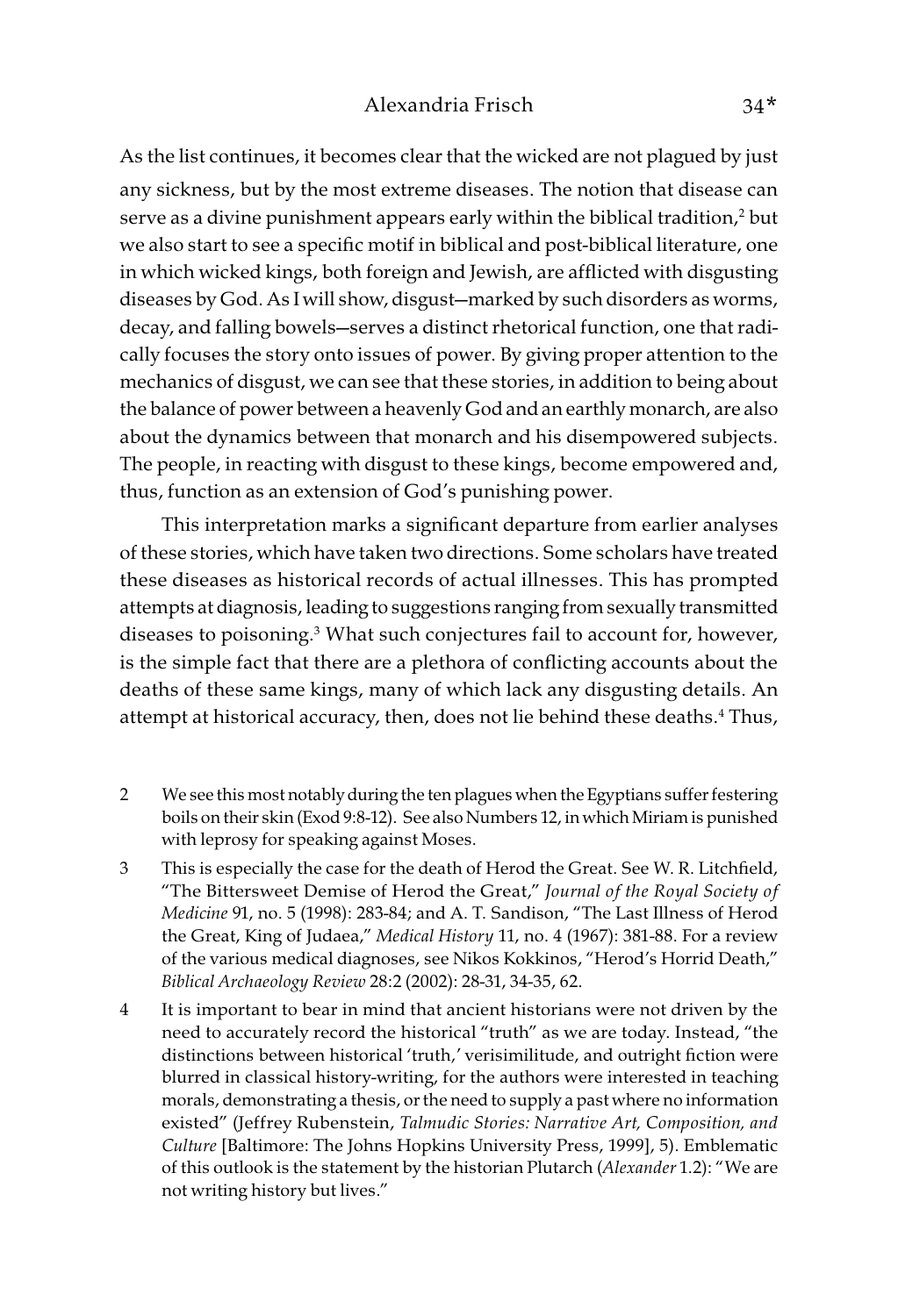despite the fact that we are dealing with historical personages, the following texts are best understood as deploying a literary motif. Other scholars have noticed this motif, but, unlike my arguments below, have concluded that the extreme suffering functions only to indicate the great wrongdoing of kings and the divine retribution meted out against them; the people have been left out of the equation.<sup>5</sup>

 In contrast, by focusing on disgust, I propose a new reading that understands these stories as concerned with divine *and* human power. The gradual increase both in the use and complexity of this disgust motif indicates that it appealed to writers who wanted to engage with the pressing concern of political power in the Second Temple period. The turbulent political situation, marked by a continued domination by foreign imperial powers, ultimately presented an earthly, not heavenly problem.6 As such, stories of disgusting

- 5 This is the case with Thomas Africa, "Worms and the Death of Kings: A Cautionary Note on Disease and History," Classical Antiquity 1:1 (1982): 1-17; and David J. Ladouceur, "The Death of Herod the Great," Classical Philology 76:1 (1981): 23-34. Ladouceur identifies the existence of "one common paradigm, at times linked with the motif of divine retribution, the more villainous the character of a man (at least in the eyes of his historian or biographer) or the greater his sinfulness, the more ghastly the manner of his death. A specific variation of this scheme is death by loathsome disease" (25). O. Wesley Allen, Jr., The Death of Herod: The Narrative and Theological Function of Retribution in Luke-Acts (Atlanta: Scholars Press, 1997) refers to these stories collectively as "Death of Tyrant type-scenes" and focuses on them primarily as conduits for examining divine retribution (35-38). Contra Edward M. Merrins, "The Deaths of Antiochus IV, Herod the Great, and Herod Agrippa I," BSac 61 (1904): 548-62. Merrins denies that the statement, "he was eaten by worms," was "simply a picturesque phrase…added to the narrative to intensify the description of the horror and pain of the death," but instead has some basis in actual medical fact (548).
- 6 In brief, the Second Temple period began with the people's return from the Babylonian Exile and the rebuilding of the Temple under the relatively stable rule of the Persians (536 – 333 BCE). This stability ended with Alexander the Great's invasion in 332 BCE. The Greek Empire was then split between Alexander's generals, the diadochi, who formed new empires. Two of them, the Ptolemies and Seleucids, battled for control of the land of Israel—within a span of twenty years control of Jerusalem passed between the Ptolemies and Seleucids an astounding seven times. Direct Greek rule ended in 164 BCE after the Maccabean revolt led to the defeat of Antiochus IV, the Seleucid king. The success of the Maccabees resulted in the creation of the Hasmonean dynasty and the reestablishment of Jewish rule, but this was not without its own turmoil as they did not always garner popular support and they often struggled to retain control of the throne. This weakened the dynasty and enabled the Romans to enter Jerusalem in 63 BCE. Roman rule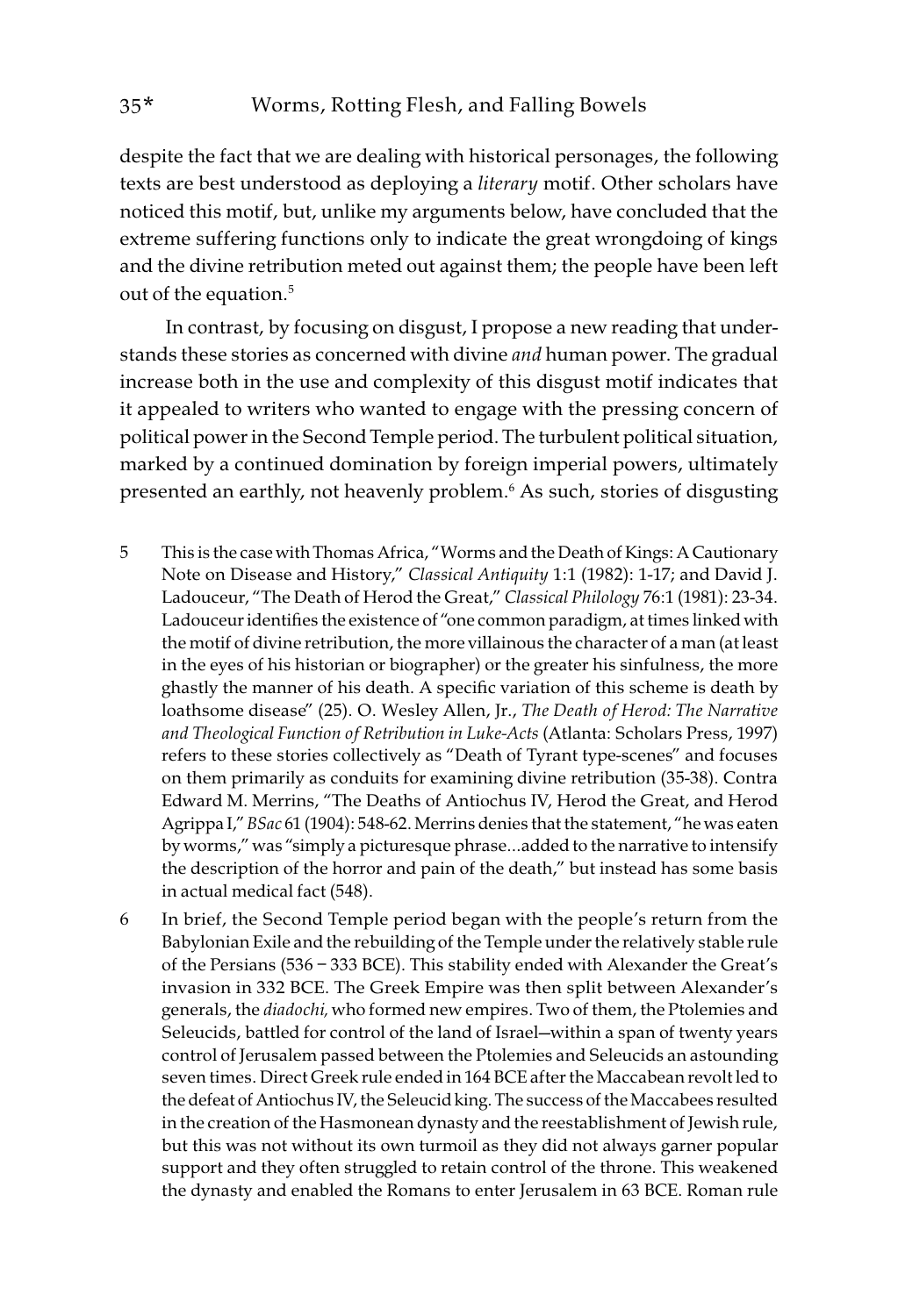disease channel the contemplation of earthly power into the most natural of areas—the human body. While God necessarily remains part of the picture, these stories demonstrate an alternative way to theorize power dynamics in this period. Namely, ultimate power stems not only from God's ability to punish, but also from how the people react to these punishments; God's power is mediated and extended through the people.

# Stories of Disgust

William Ian Miller notes that disgust above all is a "moral and social sentiment" that serves a societal function that, in turn, works to "confirm others as belonging to a lower status and thus in the zero-sum game of rank necessarily define oneself as higher."7 In this regard, disgust is similar to humility, or the state of being low, in that it relates directly to a position on a hierarchical scale. But, if humility is the acknowledgement of this lowered state on the part of the individual, then disgust represents the perspective of the observer. The role of the disgusted observer is instrumental for understanding the following stories, because, while the power to punish unquestionably affirms God's omnipotence over kings, we never read that God is disgusted. Instead, as we see in the Philo passage above, it is the people who react to the disgusting—anyone who sees or hears about the impious sufferers "will be alarmed" by the state to which the disease has incapacitated the sinner, removing all beauty, luxuriousness, and

was marked by very different types of rulers—from the long career of the client king, Herod (37 – 4 BCE), to a series of provincial governors who ruled for short periods and were, therefore, out of touch with the needs of the Judean province (there were fourteen of them in only sixty years from  $6 - 66$  CE). The period ended catastrophically with the Jewish revolt against the Romans and the destruction of the Second Temple (66 – 70 CE). This is obviously an over-simplified account of the Second Temple period, but it serves to show just how much the political scene continuously changed over the course of six centuries. For a more in-depth survey of this history, see Ancient Israel: From Abraham to the Roman Destruction of the Temple, ed. Hershel Shanks (Washington, DC: Biblical Archaeology Society, 1999), 216-98; The Oxford History of the Biblical World, ed. Michael D. Coogan (Oxford: Oxford University Press, 1998), 276-386; and Lawrence Schiffman, From Text to Tradition: A History of Second Temple and Rabbinic Judaism (Hoboken, NJ: Ktav, 1991), 33-119, 139-61.

7 William Ian Miller, The Anatomy of Disgust (Cambridge: Harvard University Press, 1997), 2; x.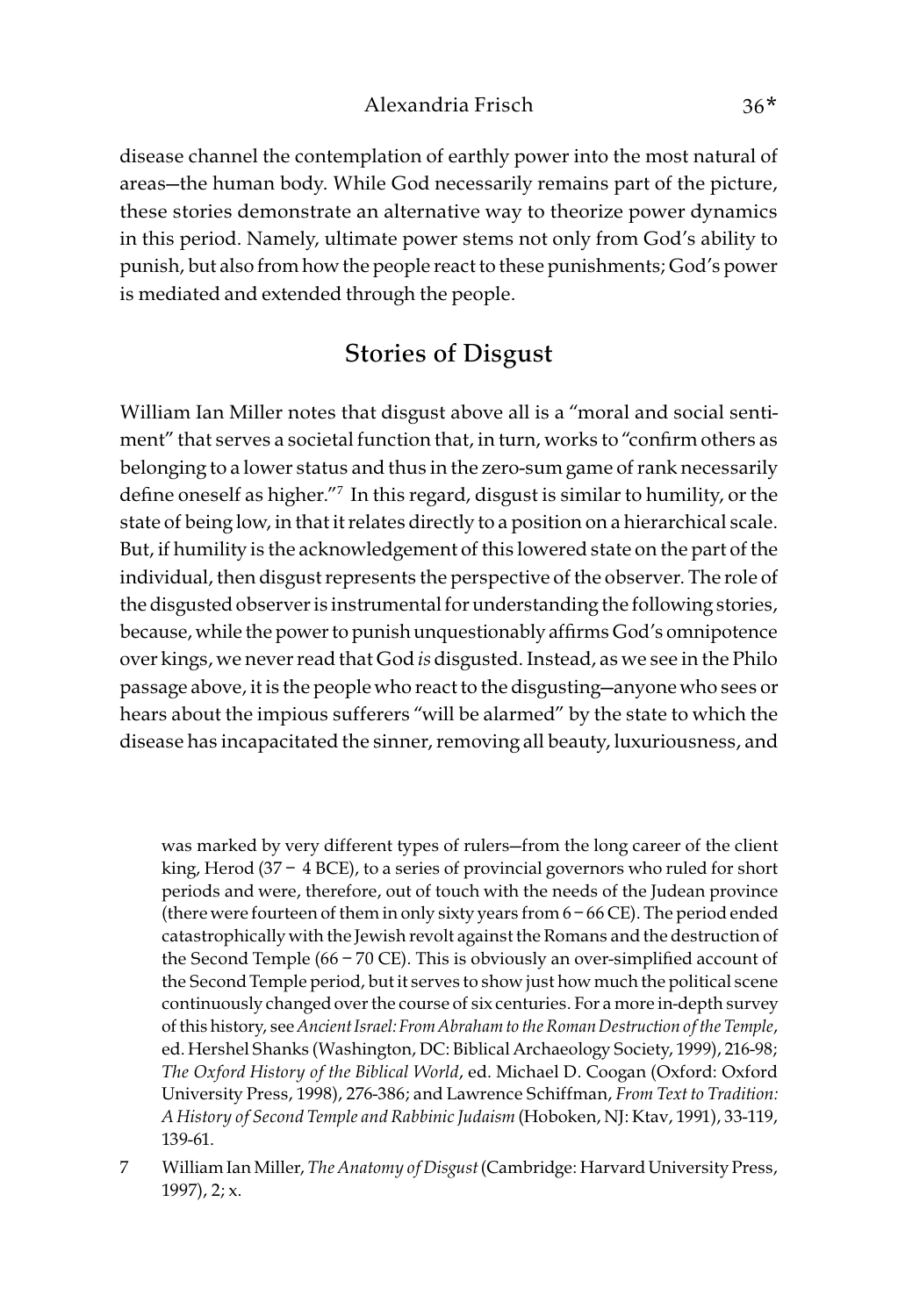vigor.8 Thus, by focusing on the dynamics of power associated with disgust, it becomes clear that disgusting disease, aside from serving a punitive function, makes the afflicted an object of disgust. As such an object, he loses power as those who are disgusted by him gain it.

In order to demonstrate this rhetorical function of disgust, I will first identify narrative elements, such as plot points and asides, which indicate that authors and/or redactors adopted and adapted the motif consciously because it was considered disgusting.9 Having established that these stories do indeed exhibit a disgusting element, I will then focus on the dynamics between God, the king, and the people and the way the introduction of disgust alters this dynamic.

#### 2 Chronicles 21

The earliest example of a disgusting death appears in the biblical text of 2 Chronicles 21. King Jehoram of Judah slays his rival brothers and sets up altars to lead the people of Jerusalem astray in their faith, two crimes that involve

#### 8 On Rewards and Punishments 25.146.

9 My basic assumption is that disgust is a universal emotion. This was early on expressed by Charles Darwin, The Expression of the Emotions in Man and Animals 1872 (Chicago: Univ. of Chicago Press, 1965), 257-62, who considered it to be one of six basic emotions. Moreover, Miller holds that not only is disgust universal, but that it universally shapes culture: "Culture, independent of its precise content, strikes us as inconceivable without disgust playing some role in its construction" (11). However, this does not preclude objects of disgust from being culturally relative. For this reason, I highlight details within the stories that indicate that there is a disgusted reaction and, by necessity, an object of disgust. With all that said, there does seem to be strong indication that there are patterns of disgust, especially as noted within scientific studies of disgust. See, for example, Valerie Curtis and Adam Biran, "Dirt, Disgust, and Disease," Perspectives in Biology and Medicine 44, no. 1 (2001): 17-31. Similar categories have also been delineated in psychological studies, such as that of Paul Rozin, Jonathan Haidt, and Clark R. McCauley, "Disgust," in Handbook of Emotions, ed. Michael Lewis and Jeannette M. Haviland (New York: Guilford, 1993), 575-94. These broad categories include such things as bodily excretions, body parts, animals, and decay, which all figure prominently in the stories from early Jewish literature. Thus, while we can assume that the particulars of our modern sense of disgust are in some respects different than those of the ancients, the following analysis hinges on the understanding that the generalities are similar.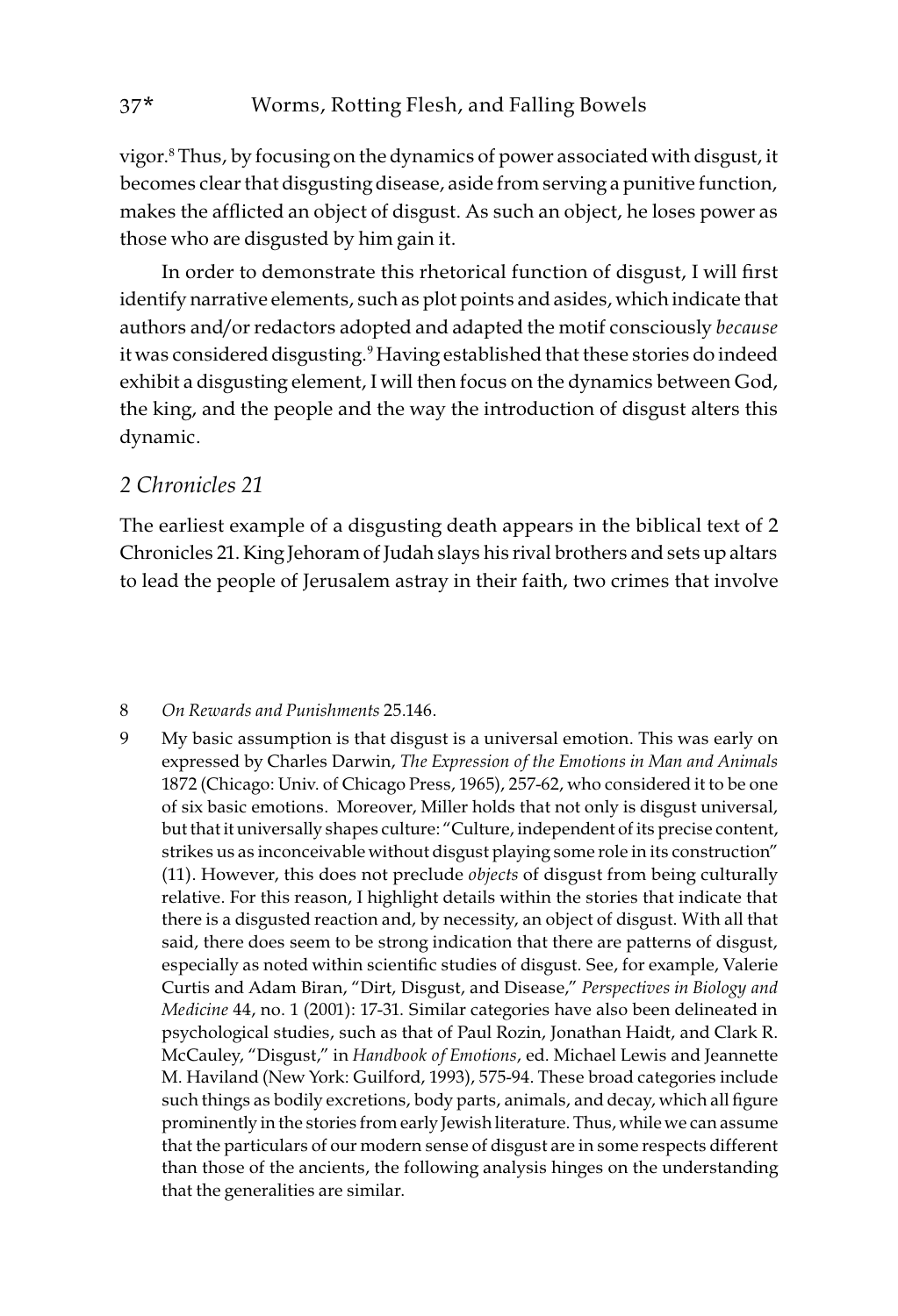the taking of power: the first from people, the second from God.<sup>10</sup> For these offences, the text concludes that he did what was evil in the Lord's eyes (v. 6) and forsook the Lord (v. 10). As a result, Elijah the prophet sends him a letter warning him that he will fall victim to a "severe sickness with a disease of your bowels, until your bowels come out"  $(v. 15)^{11}$  Jehoram pays this warning no heed and, subsequently, "the Lord struck him in his bowels with an incurable disease" (v. 18).

The image of Jehoram's bowels rotting and falling evokes what Aurél Kolnai, in the first philosophical study of disgust (1929), refers to as an object "pregnant with death."12 In his list of disgusting objects, this is the first that Kolnai cites, namely, anything that is associated with putrefaction such as "corruption of living bodies, decomposition, dissolution, the odor of corpses, in general the transition of the living into the state of death."13 It is not death itself that is disgusting, but the "terminating section of life in death" that is.<sup>14</sup> Thus, it would follow that the longer that this putrefaction takes, the greater the disgust. Such is the case with Jehoram. After the Lord strikes him with the disease, "In course of time, at the end of two years, his bowels came out because of the disease, and he died in great agony" (v. 19).<sup>15</sup> While Jehoram's disease was surely marked by pain, the dominant feature of his dying is that he lingered between life and death, slowly decaying for a great length of time.

- 10 C. T. Begg, "Constructing a Monster: The Chronicler's Sondergut in 2 Chronicles 21," Australian Biblical Review 37 (1989): 39-40, posits that the Chronicler adds the account of fratricide (absent from the parallel account in 2 Kgs 8) based on the account in 2 Kgs 11:1 of Queen Athaliah's murder of the royal family to secure rule for herself. Since Athaliah is Jehoram's wife in 2 Chronicles, it makes sense to extend this crime to him.
- 11 Unless stated otherwise, biblical translations follow the NRSV.
- 12 Aurél Kolnai, On Disgust, ed. Carolyn Korsmeyer and Barry Smith (Chicago: Open Court Publishing, 2003), 85.
- 13 Ibid., 53.
- 14 Ibid., 54. Similarly, Miller argues that the horror of death, which is "fear-imbued disgust" (26), is felt because death is "a severance of body and soul and then, via putrefaction, of the body's integrity" (27). Carolyn Korsmeyer, Savoring Disgust: The Foul and the Fair in Aesthetics (New York: Oxford University Press US, 2011) also posits, "disgust recognizes the communion of death with the process of disintegration" (123).
- 15 The NRSV and most other translations translate yamim shenayim as "two years," not "two days." Cf. Judg 17:10 and 2 Sam 14:26.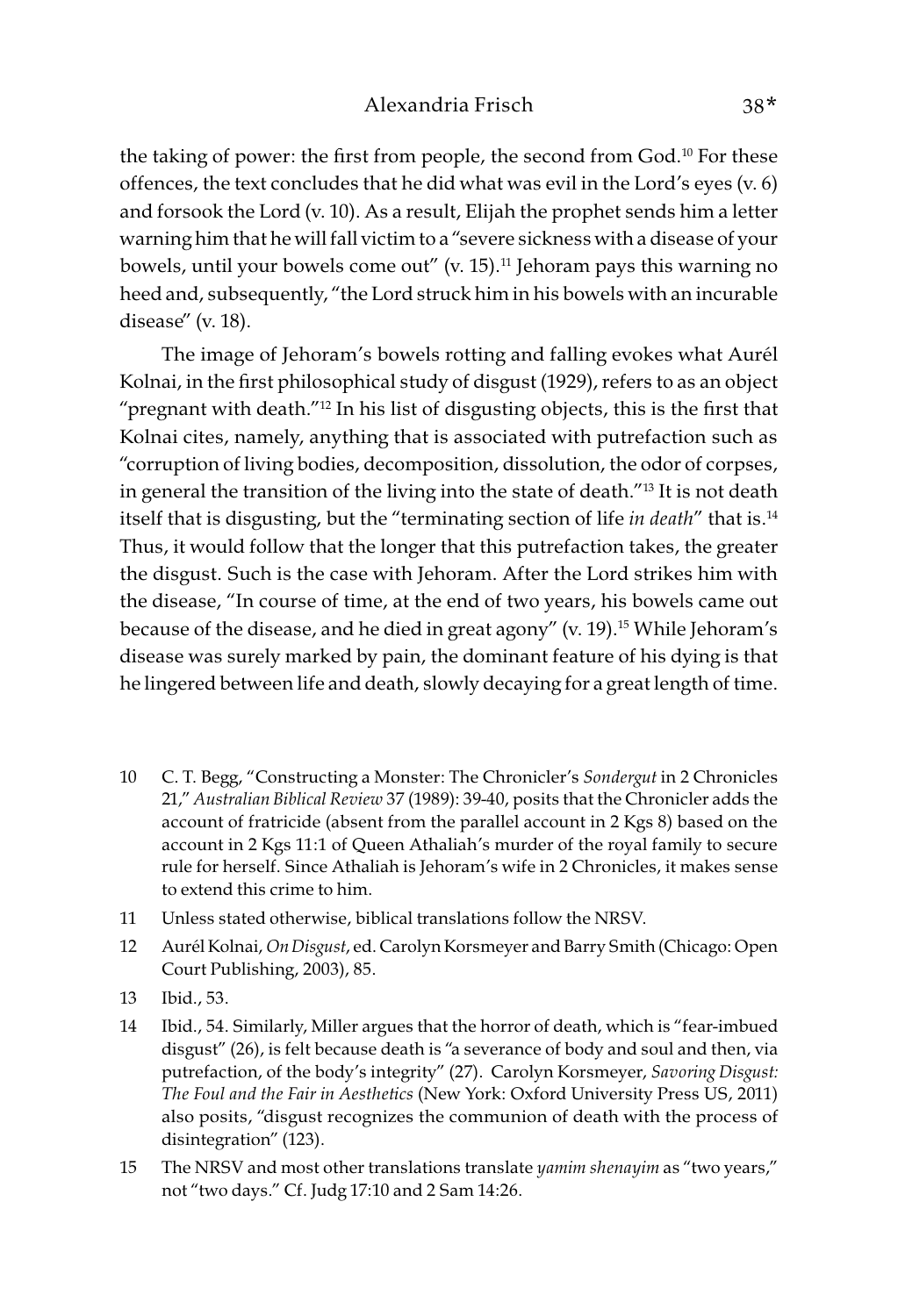The conclusion of 2 Chronicles 21 indicates that it is just such a death that disgusts the people. After his death, we are told, "He departed with no one's regret" (v. 20). This is a confusing statement. Until this point in the story the people have followed him in his unfaithful ways; it is only the prophet Elijah that has criticized Jehoram. So why would the people suddenly not regret his death? I offer that the people have changed their attitude precisely because they are disgusted by his death. Although vayyelekh belo *ḥ*emda is often translated and interpreted to mean that no one cared about his death,<sup>16</sup> the phrase literally means, "and he went without desire" (v. 20). *Hemda*, "desire," in the Bible often relates to *physical* attributes that can be seen or experienced.<sup>17</sup> For example, in 1 Kings 20, the king of Aram tells King Ahab that his servants will raid his house and "whatever is desirable in your eyes, it will be put in their hands to take away" (v. 6). The implication is that this will be his silver and gold and his wives and children.<sup>18</sup> Thus, the statement about Jehoram's death reflects the opposite of physical beauty—bodily disgust. In other words, Jehoram's disease has made him so physically disgusting that the people can feel no desire towards him. Neither do they want to bury him with those kings that they honored, so "they buried him in the city of David, but not in the tombs of the kings" (v. 20).19 Thus, while Jehoram himself never expresses humility, the final act on the part of the people—namely, denying him royal burial—establishes their power as they humble him, placing him both literally and figuratively outside of the realm of kings.

The Chronicler depicts the burial of two more sick kings as being placed apart from the other royal burials by the people. King Joash, Jehoram's grandson, is guilty of killing a priest, who, as he dies, cries out to God to avenge his death. God listens and causes Joash to lose a battle, leaving him severely wounded. His servants then murder him in his bed (2 Chr 24). Like Jehoram he is not

- 16 The differences in translation testify to the uncertain meaning of this phrase. While the NRSV uses, "he departed with no one's regret," other translations include the RSV, "his passing went unsung," and the NJPS, "He departed unpraised." The last translation follows the LXX, which uses οὐκ ἐπαίνῳ, "not with praise."
- 17 While *ḥ*emda can also mean "delight," "desire" is the primary definition given in The Brown-Driver-Briggs Hebrew and English Lexicon (Peabody, MA: Hendrickson Publishers, Inc., 1996), s.v. חמדה. 2 Chr. 21:20 is given as an example and translated, "without desire."
- 18 This is my own translation. See also Ezek 24:16 and Isa 53:2.
- 19 The people also do not kindle a fire in his honor as they had done for his fathers (v. 19).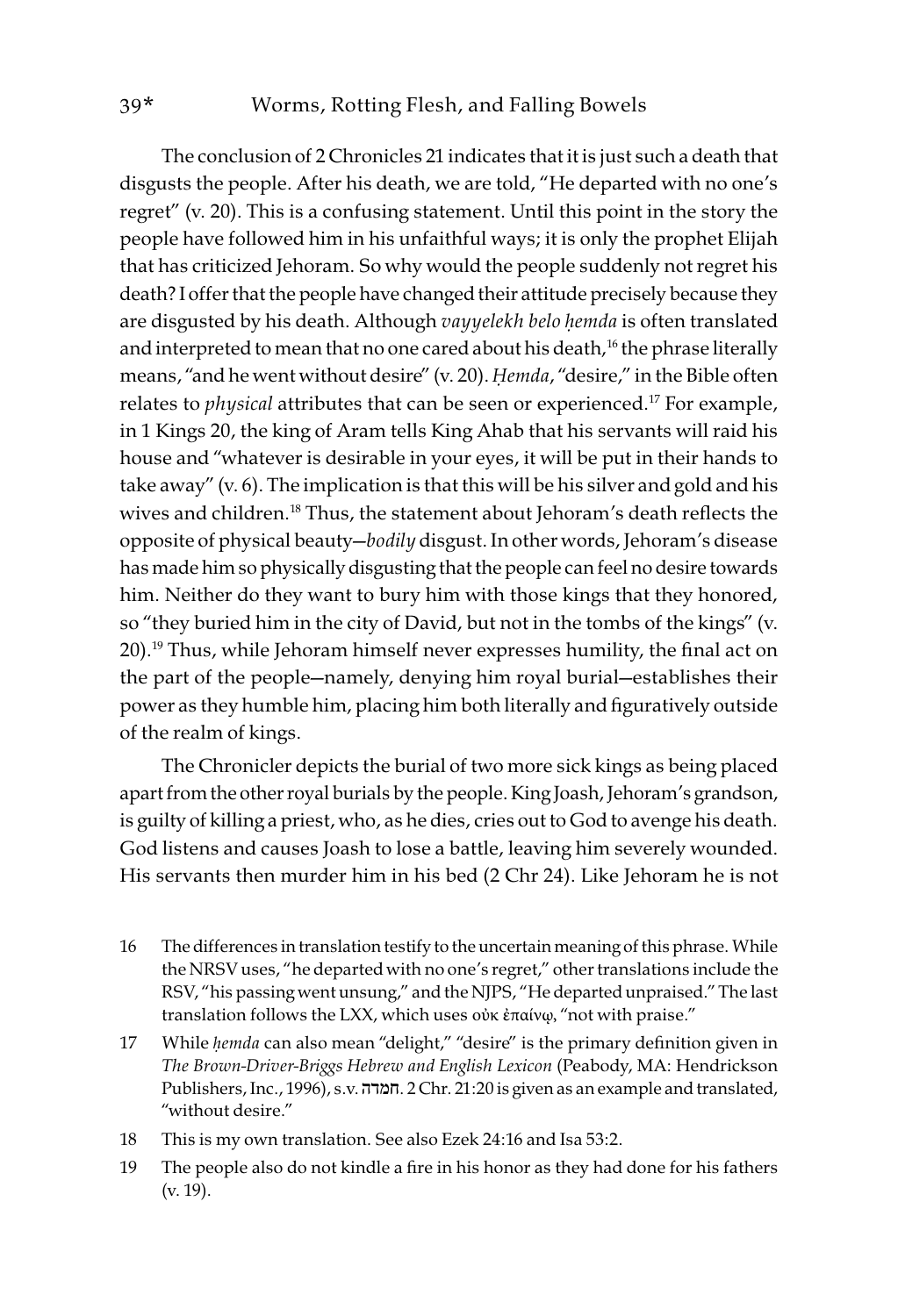buried in the tombs of the kings (v. 25). It is noteworthy that the word used for his wounds is *mahaluyim* (v. 25),<sup>20</sup> which is unique to this passage and is very similar to the word used for the diseases, ta*ḥ*alu'im, that struck down Jehoram (2 Chr 21:19). Could it be that disgust at these wounds similarly figured into Joash's separate burial?

The answer to this question is much more explicit for another king, Uzziah. In 2 Chronicles 26, Uzziah makes the mistake of giving an offering to the Lord in the Temple. Because this act is reserved for priests, Uzziah is guilty of usurping their power and God strikes him with a skin disease. He must live in a separate house as his son rules in his stead (vv. 20-21). When he eventually dies, "they buried him near his ancestors in the burial field that belonged to the kings, for they said, 'He is leprous'" (v. 23).<sup>21</sup> Here the disease is clearly the reason for his separate burial. While biblical law instructs that lepers be kept apart in life,<sup>22</sup> there is no mention of isolation in burial practices. In other words, there is something about this disease that has empowered the people to give Uzziah an isolating, and less esteemed, burial.

I would argue that it is not a fear of contagion or ritual impurity that motivates the people—the dead kings already buried in the tombs are surely not at risk for either from Uzziah—but disgust at the diseased body of the king.23 As Miller puts it, "There is nothing quite like skin gone bad; it is in fact the marrings of skin which make much of the substance of the ugly and

- 20 According to The Brown-Driver-Briggs Hebrew and English Lexicon, s.v. ים ִי ֻל ֲח ַמ means "sickness, suffering (caused by wounds)."
- 21 Although many translators use the word "leprosy" to translate  $tsara<sup>c</sup>at$ , we should not assume that this disease has the same symptoms as modern day leprosy. In fact, tsara' at does not correspond to any one single disease, as it includes human skin diseases and growths that affect houses and fabric such as mold, fungus, and mildews. See Rachel Adler, "Those Who Turn Away Their Faces: Tzaraat and Social Stigma," in Healing and the Jewish Imagination, ed. William Cutter (Woodstock, VT: Jewish Lights Pub, 2007), 142.
- 22 The laws for dealing with skin diseases are found in Leviticus 13-14. See, especially, Lev 13:46, which reads, "He shall remain unclean as long as he has the disease; he is unclean. He shall live alone; his dwelling shall be outside the camp." For other instances of isolating the living leper, see Num 5:2 and 12:14.
- 23 The spread of the disease itself is hardly a concern in the Bible and, instead, ritual uncleanness from contact with the leper is the main concern (see Leviticus 13-14 where the priest freely examines the affected person). Dead bodies cannot be made unclean as they are already unclean (e.g., Num 19:11).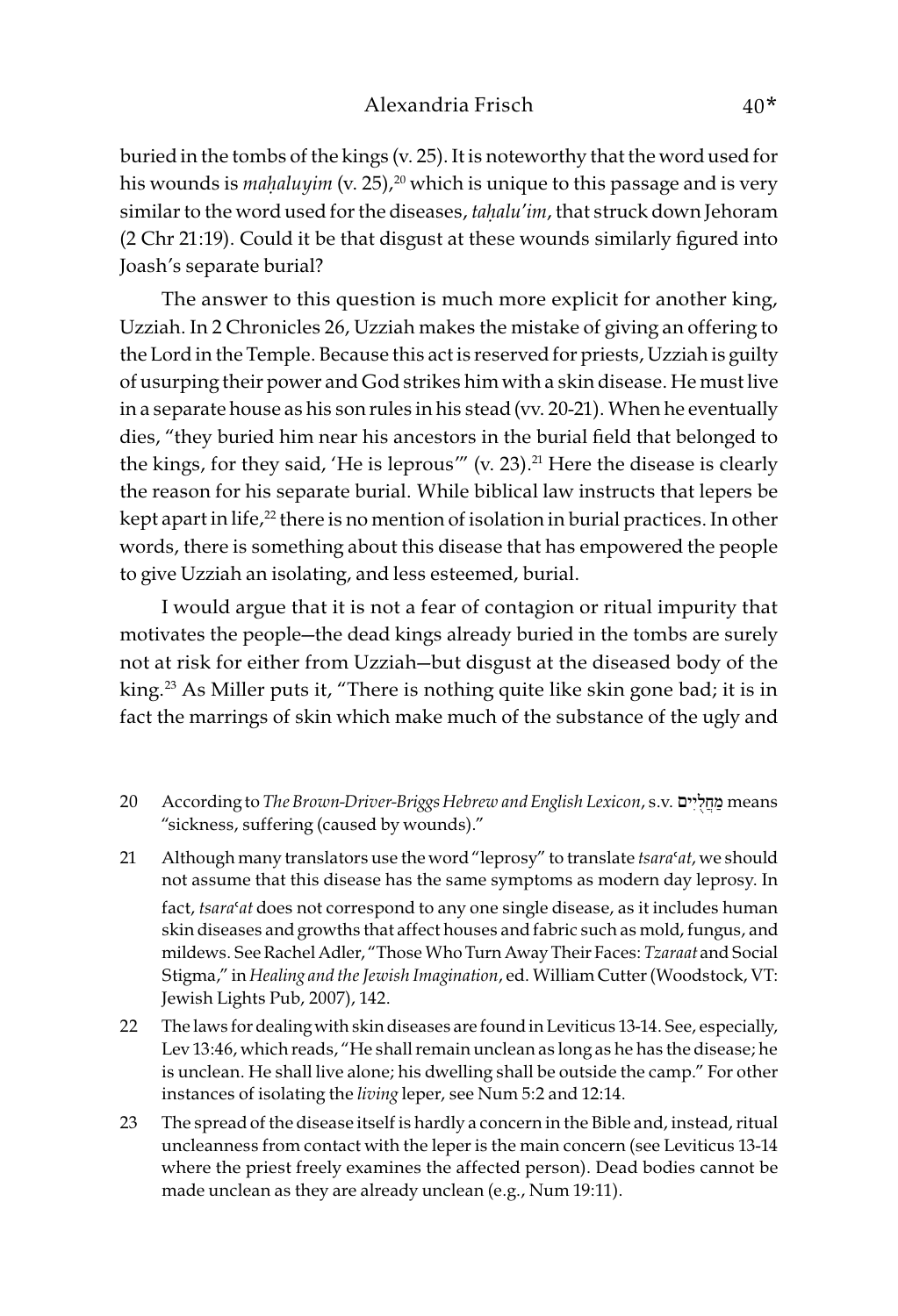monstrous."<sup>24</sup> This is echoed in other biblical examples of skin disease. Tsara'at, the skin disease that plagues Uzziah, is relegated to his forehead, a disease which is described in Leviticus 13 as a "reddish-white disease spot" (v. 42). Because a white spot alone is not impure (Lev 13:4), the addition of the reddish color suggests raw flesh.25 Similarly, when Miriam falls ill with leprosy, Aaron prays, "Let her not, I pray, be as one dead, of whom the flesh is half consumed when he comes out of his mother's womb" (Num 12:12).<sup>26</sup> There is something about this skin disease, therefore, that involves putrefaction of the flesh. As such, the sufferer of *tsara'at* is treated like one who has come into contact with a dead body. The degree and duration of the impurity is the same as well as the ways of contamination and the purification rites necessary to remove it. $27$ Thus, throughout the biblical text, there is such an association between skin diseases and corpses that it is as if the living tsara' at victim is considered as one who is partially dead.<sup>28</sup>

In this regard, Uzziah's skin can be understood as putrefying just like Jehoram's rotting bowels. Similarly, just as Jehoram slowly decayed for two years, Uzziah lingers between life and death; he lives with his skin disease long enough to necessitate his removal into a separate house and the abdication of his kingship to his son (2 Chr 26:21). Their similar burials, then, reflect a similar reaction of disgust by the people.

- 24 Miller, Anatomy of Disgust, 52.
- 25 Jacob Milgrom, Leviticus 1-16.A New Translation with Introduction and Commentary (New York: Doubleday, 1991), 801.
- 26 Ibid., 819. Milgrom also makes a similar association between decay and skin disease based on Job 18:13, which reads, "His skin is eaten away, death's firstborn consumes his limbs." Since Job suffered from boils, a form of skin disease (Leviticus 18-23), Milgrom's assumption is that skin disease is responsible for the consumption of skin and limbs.
- 27 Ibid. Contamination can occur both by direct contact and by dwelling in the same abode. Purification for both requires animal blood that comes into contact with cedar, hyssop, scarlet thread, and fresh water (compare Lev 14:4-7 with Num 19:1-13).
- 28 Ibid. Milgrom agrees: "the common denominator of all these skin ailments described in Lev 13 is that the body is wasting away." As such, they are "reminders of the disintegration of the corpse and the onset of death." This, then, is the reason they are impure. This understanding is also echoed by Adler, who writes, "entities with tzaraat seem to have in common that their wholeness is being compromised. They are being eaten into, decayed, caused to come apart" (142).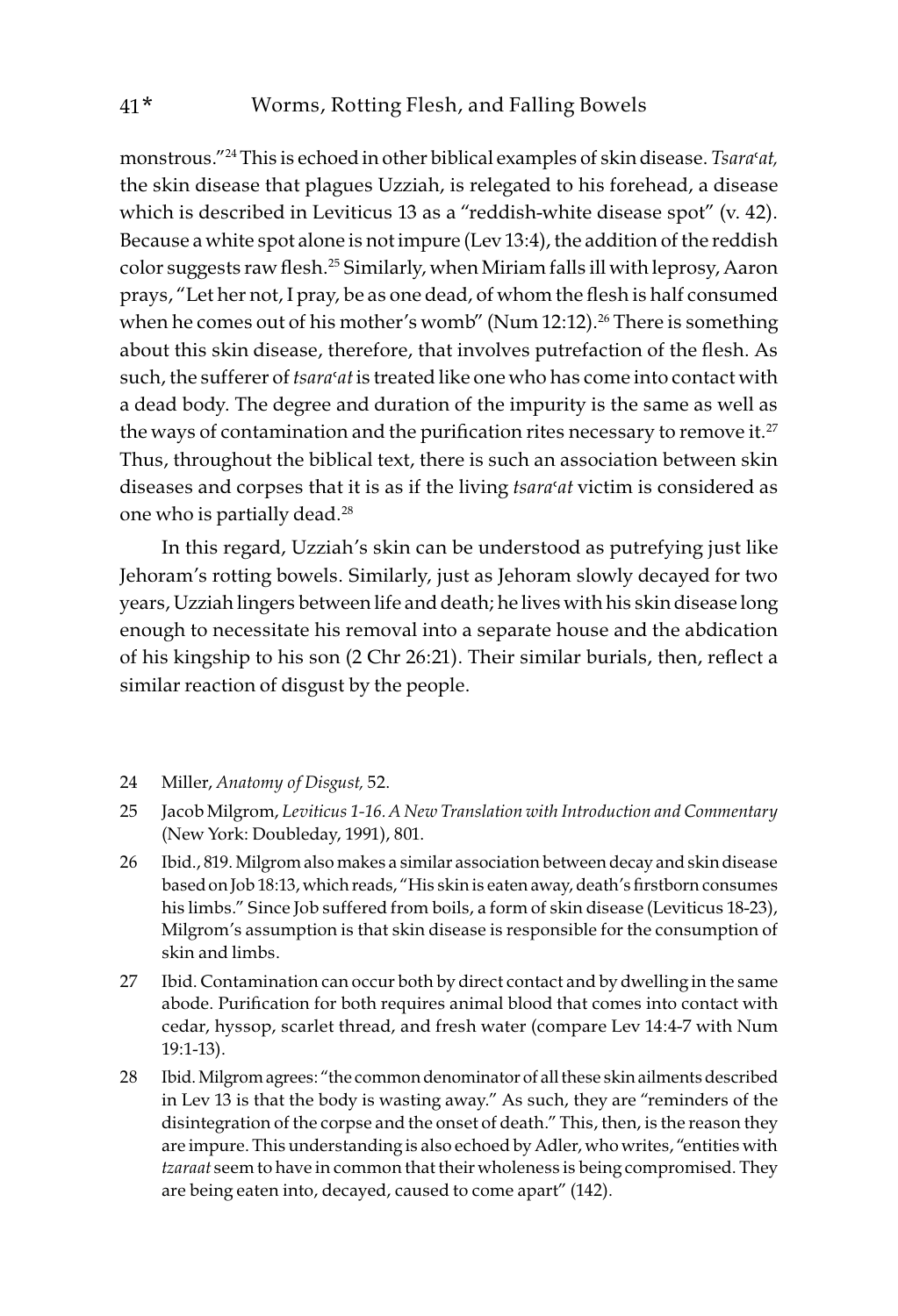The linking of divine disease to dishonorable burial is the work of the Chronicler, because the kings' crimes, deaths, and burials all differ in the parallel accounts of 2 Kings. Joash does not kill a priest and, consequently, is not punished by God, has no wounds, and is buried in the kingly fashion (2 Kings 12). Uzziah (called Azariah) does in fact suffer from leprosy in 2 Kings 15, but his burial is typical. And, finally, while Jehoram in 2 Kings 8 is similarly guilty of doing "what was evil in the sight of the Lord" (v. 18), there is no mention of fratricide. His crime, therefore, has less to do with seizing power and, in turn, he does not die a disgusting death. Instead, all we read of his death is that he "slept with his ancestors, and was buried with them in the city of David" (v. 24).<sup>29</sup> The Chronicler has clearly made changes to all three stories.<sup>30</sup> In doing so, he highlights God's power to smite these kings, but he has also created a pattern in which God's punishment leads to illness and that illness leads to a separation in burial.<sup>31</sup> In between these two acts, I would argue, is the element of disgust, a disgust that is signaled by the peoples' desire to remove the disgusting object from their presence (and that of the good kings' graves). As

- 29 The Chronicler makes other changes to the Jehoram narrative, such as the letter from Elijah that predicts Jehoram's death. It is also significant that the Chronicler omits from Jehoram's death the usual conclusionary statement regarding the king's reign, the citation of his deeds in the annals of the kings, and the note that "he rested with his fathers" (e.g. 2 Chr 9:29-31; 12:15-16; and 26:22-23). For two attempts at understanding why the Chronicler changes 2 Kings' account of Jehoram, see Louis Jonker, "Textual Identities in the Books of Chronicles: The Case of Jehoram's History," in Community Identity in Judean Historiography: Biblical and Comparative Perspectives, ed. Gary Knoppers and Kenneth Ristau (Winona Lake, IN: Eisenbrauns, 2009), 197-217; and C. T. Begg, "Constructing a Monster," 35-51. Jonker proposes that the Chronicler's Jehoram narrative reflects "a Second Temple Jerusalemite community in the process of negotiating a new identity" (211), whereas Begg maintains that the editorial changes were based on other Deuteronomistic materials.
- 30 Elsewhere the Chronicler also uses death, or the lack thereof, to make ideological statements. At the end of 2 Chronicles, the deaths of the last four kings of Judah are not recorded. For explanations of why the Chronicler might have done this, see Mark J. Boda, "Identity and Empire, Reality and Hope in the Chronicler's Perspective," in Community Identity in Judean Historiography: Biblical and Comparative Perspectives, ed. Gary Knoppers and Kenneth Ristau (Winona Lake, IN: Eisenbrauns, 2009), 249-72.
- 31 There is an exception to this pattern in the account of King Ahaz in 2 Chr 28. He is guilty of apostasy, but God does not punish him. His burial is in Jerusalem, but not in the tombs of the kings (v. 27).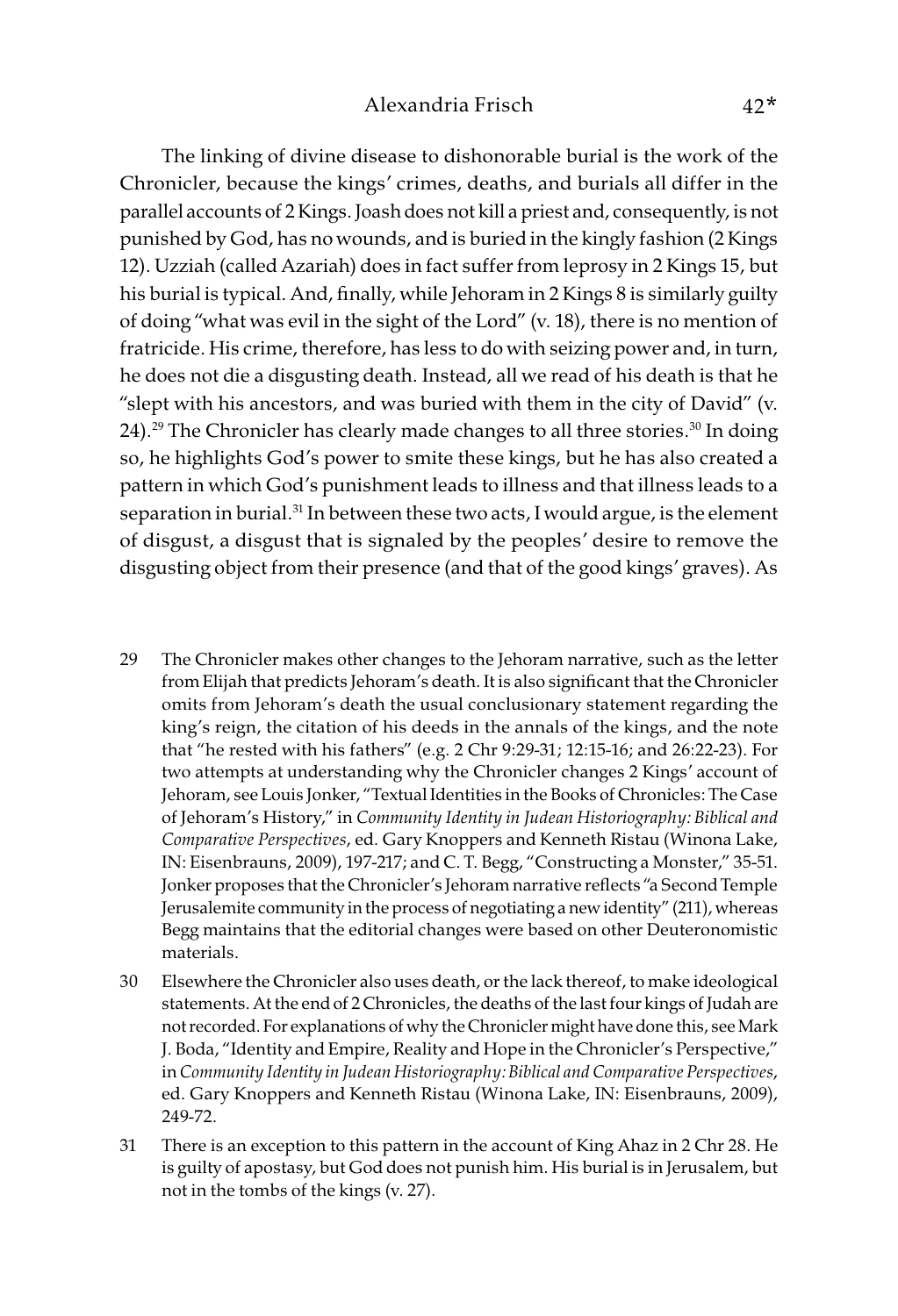a result, they divest the disgusting king of any sort of royal legacy; the people finish what God has started.

## The Prayer of Nabonidus

Among the Dead Sea Scrolls there is another early example of a disgusting affliction in the Prayer of Nabonidus (4QPrNab).<sup>32</sup> The fragment of the extant text reveals how Nabonidus, the last Babylonian king (556-539 BCE), was smitten with "a bad disease"<sup>33</sup> for seven years on God's command (4Q242 frgs. 1+2a) 1.2).<sup>34</sup> Again, we have a scenario in which God punishes a king for his sins with a severe and long-enduring disease (line 3).<sup>35</sup> Although the details about the disease are limited, the text also implies that there is something abhorrent about this disease, for Nabonidus reveals that as a result of his affliction he was "banished far from men" (line 3).<sup>36</sup> As with Jehoram and Uzziah, this disease lasts for a long period of time and makes him unacceptable as a king.

- 32 Although the scroll dates to the second half of the first century BCE, the tradition most likely is at least as early as the fourth century BCE as it served as a source for Daniel 4. See J. T. Milik, "Priere de Nabonide et autres ecrits d'un cycle de Daniel," RB 63 (1956): 407-11.
- 33 The word translated as disease is she*ḥ*in, which appears as the boils in the sixth plague in Egypt in Exod 9:8-11 and Deut 28:27 (as well as one of Job's afflictions in Job 2:7). Florentino García Martínez, trans., The Dead Sea Scrolls Translated: The Qumran Texts in English, Second Edition (Leiden: Brill, 1996), 289, refers to this as a "malignant inflammation." Geza Vermes, trans., The Complete Dead Sea Scrolls in English, Revised (London: Penguin Books, 2004), 614, refers to the affliction as an "evil ulcer."
- 34 This translation is taken from J. J. Collins, "Prayer of Nabonidus," in Qumran Cave 4.XVII: Parabiblical Texts, Part 3, ed. J. C. VanderKam (DJD 22; Oxford: Clarendon Press, 1996), 83-93.
- 35 While the passage does not explicitly say that Nabonidus is punished for his sins, I take the fact that the Jew ends up pardoning Nabonidus' sins as implying that they were a cause of the illness. We also learn that during the time that he was stricken he prayed to idols. It is unclear whether this was the cause of the original affliction or only the reason it lasted for seven years.
- 36 Admittedly, this is a reconstruction of a lacuna taken from García Martínez, Dead Sea Scrolls Translated. It hinges on the existence of the preposition min, "from." In contrast, Collins fills in the lacuna to read, "but from the time that God set his face on me." See the discussion of this in Peter W. Flint, "The Daniel Tradition at Qumran," in The Book of Daniel: Composition and Reception, ed. John J. Collins and Peter W. Flint (Boston: Brill, 2001), 336. However, in fragment 4, line 1 there is the statement "apart from them," which supports the fact that Nabonidus was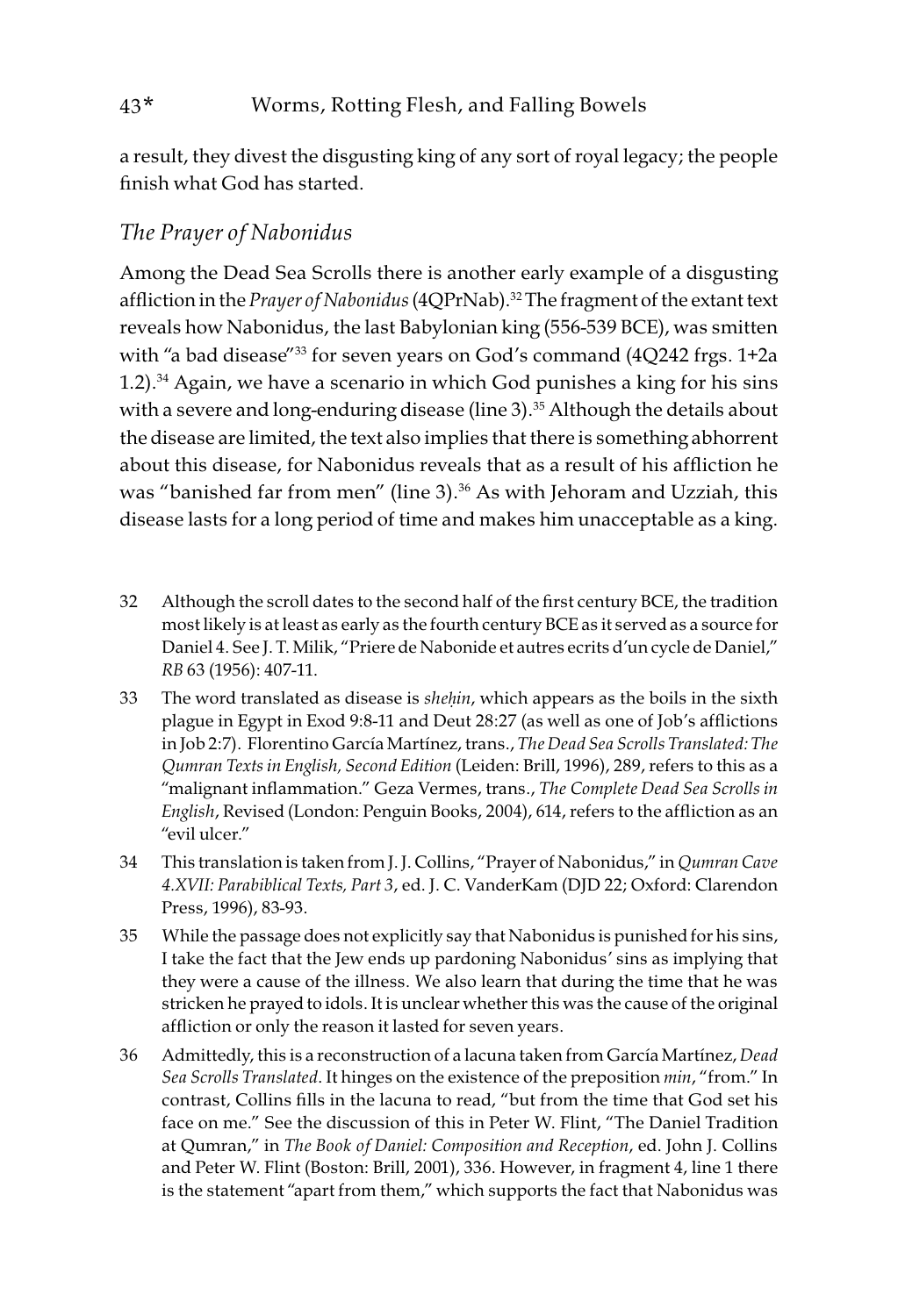A parallel account is found in Daniel 4 in the story of the Babylonian king Nebuchadnezzar who is punished for his arrogance with an animal-like madness that drives him far from people to live like an animal in the fields.<sup>37</sup> However, when the affliction is a physical, not mental, disease as in the *Prayer*, the king's removal from society only makes sense if the people are the ones to drive him away. It would seem that both stories are responding to and attempting to explain Babylonian source material, which reveals that Nabonidus was mysteriously absent from Babylon for a number of years, but does not mention a reason.<sup>38</sup> It is significant for our tracing of the disease motif, therefore, that the author of the Prayer of Nabonidus purposely chose an evil, physical disease to explain why Nabonidus was unfit for life among the people.

Although the end of the story is missing, the fact that the narrative is told from a first person point of view would indicate—at least for the purposes of the narrative—that he recovered from the disease. This occurs after he meets with one of the Judean exiles, prays to God, and has his sins pardoned. Although the obvious moral of this story is that faith in God heals, the author's implicit message appears to be that without his people, Nabonidus is without power. Only by acknowledging God and ridding himself of the disease will Nabonidus again be accepted by his people, return to Babylon, and regain his own power.

#### Second Maccabees

While these first two stories are rather brief, in 2 Maccabees 9 we have an extensive account of the disgusting death of Antiochus IV (c. 215 – 164 BCE),

not with his people. Furthermore, the fact that Nabonidus is in Teima and not Babylon similarly suggests that he had to leave his people.

- 37 In Daniel 4, a voice from heaven explicitly states, "You shall be driven away from human society and your dwelling shall be with the animals of the field. You shall be made to eat grass like oxen and seven times shall pass over you, until you have learned that the Most High has sovereignty over the kingdom of mortals and gives it to whom he will" (v. 31).
- 38 For a review of the relationship between the Prayer of Nabonidus, Daniel 4, and the Babylonian Nabonidus Chronicle, see John J. Collins, Daniel: A Commentary on the Book of Daniel (Minneapolis: Fortress Press, 1993), 216-19; and Flint, "Daniel Tradition at Qumran," 332-38. The assumption is that Daniel's author replaced Nabonidus with the better-known Nebuchadnezzar, who directly affected the Jewish nation when he exiled them and destroyed the Temple in the sixth century BCE. Cf. Matthias Henze, The Madness of King Nebuchadnezzar: The Ancient Near Eastern Origins and Early History of Interpretation of Daniel 4 (Leiden: Brill, 1999), 63-73, who highlights the differences between the two texts.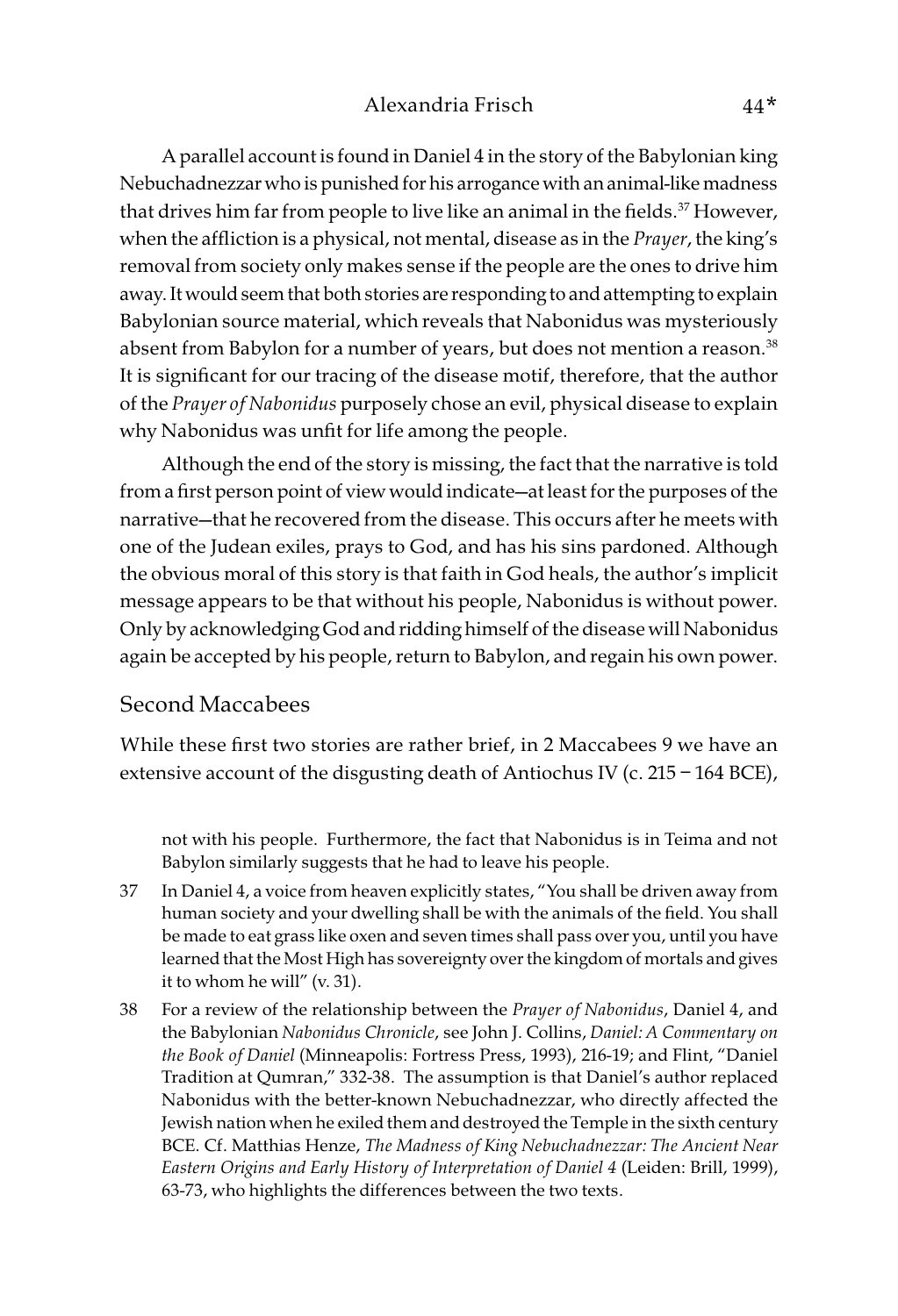the Seleucid king infamous for his religious persecutions of the Jewish people. It begins with Antiochus bent on revenge over the defeat of his general by the Jewish rebel, Judah Maccabee, but God halts him "with a pain in his bowels for which there was no relief and with sharp internal tortures" (v. 5). It is explicitly stated in numerous verses that it is Antiochus' arrogance that brings about his downfall, for he has a "superhuman arrogance" and imagines "that he could weigh the high mountains in a balance"  $(v, 8)$ .<sup>39</sup> In order to counter this arrogance, God continues to afflict Antiochus so that his body "swarmed with worms, and while he was still living in anguish and pain, his flesh rotted away" (v. 9). The emphasis on z*ō*ntos, "still living," is important given Kolnai's focus on the disgustingness of decay within the living. As with the illnesses of Jehoram and Nabonidus, Antiochus' sickness lasts for a length of time and appears to worsen in stages—first, the internal pain and then the worms and rotting flesh.

The worms arouse disgust for a multitude of reasons. On the simplest level it is because they are inherently connected to the rotting flesh, the exemplar of putrefaction. By feeding on what is disgusting, worms are disgusting as well.<sup>40</sup> But the worms are also distinct from the rotting flesh, and, indeed, it is the fact that the worms are very much alive that provokes another level of disgust; because "what the animals remind us of, the ones that disgust us—insects, slugs, worms, rats, bats, newts, centipedes—is life, oozy, slimy, viscous, teeming, messy, uncanny life."41 In other words, the contrast between Antiochus' rotting flesh and the thriving worms further highlights the fact that Antiochus is alive in death all the more so because creatures are alive in his death.

That these worms are more alive than he is further triggers the realization that Antiochus' "discrete individual identity is insignificant, giving way to swarms, nests, hives, infestations," so that "the exalted human will become one with the worm."42 While this eventuality normally occurs unseen after death, with Antiochus it is apparent for all to witness, leading to a deeper level of disgust, a form of disgust tinged with fear. It is not only the immediate threat of something like a fierce beast that is dangerous, but "objects that

- 40 Korsmeyer, Savoring Disgust, 123, writes "Thus maggots, worms, roaches, flies in the swarms and masses needed to cleanse the amount of filth expelled by us and our fellow animals—they too are disgusting."
- 41 Miller, Anatomy of Disgust, 49.
- 42 Korsmeyer, Savoring Disgust, 123.

<sup>39</sup> See also 9:4 and 9:7.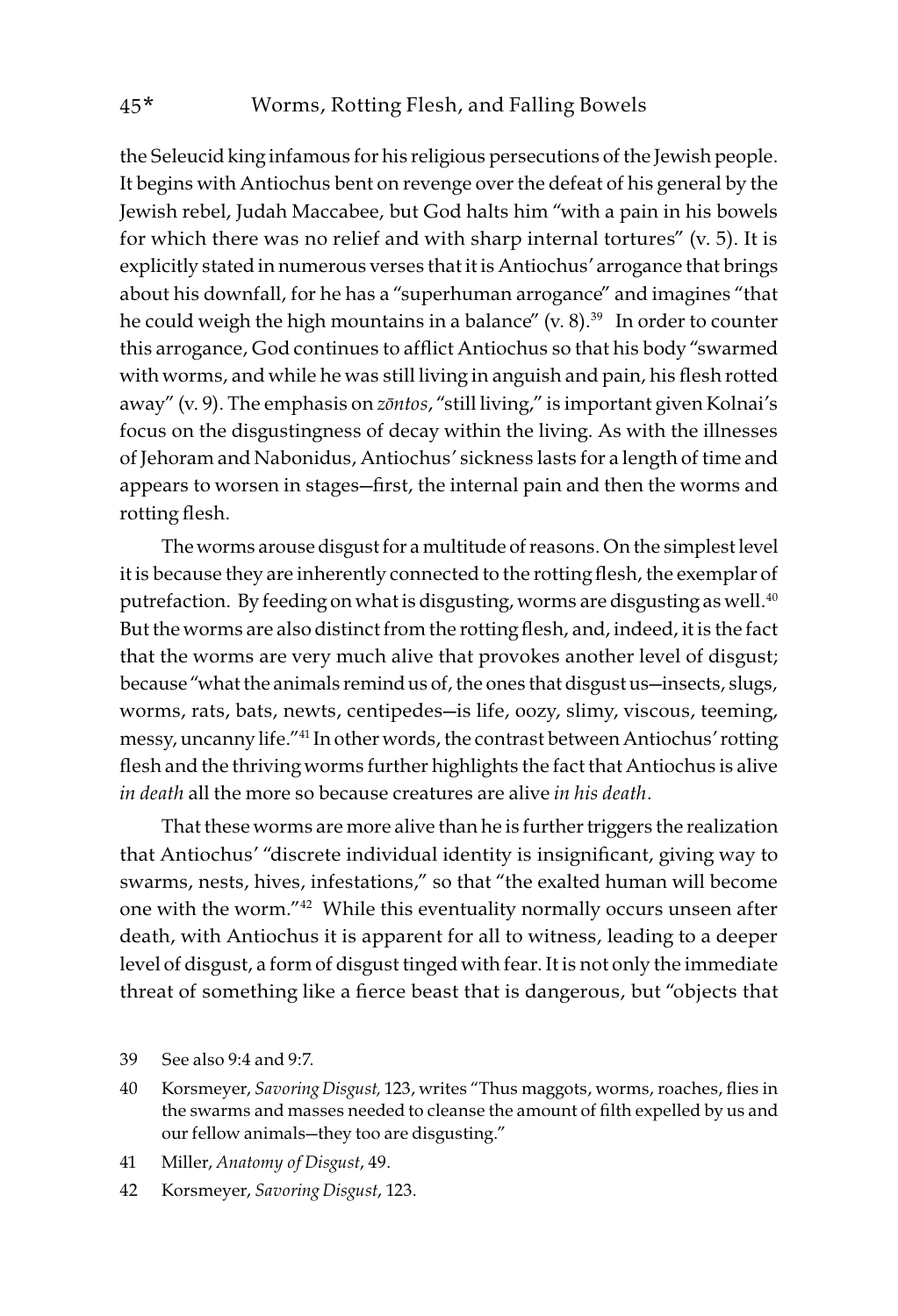disgust pose long-term threats that are all the worse for being absolutely inexorable."43 Worms, "as mindless life-forms that invade and complete the process of disintegration,"44 cannot be stopped and underscore that disgust is not merely about revulsion, but about recognizing the inevitability of death, even for mighty kings, and the fear that that realization engenders.

After the worms, the "stench" comes (v. 9). The result, not surprisingly, is that "because of the stench the whole army felt revulsion at his decay. Because of his intolerable stench no one was able to carry the man who a little while before had thought that he could touch the stars of heaven" (vv. 9-10). Here it is explicit within the text that his disease evokes reactions of disgust in those around him, so much so that they cannot bear to be near him. The emphasis on stench—the word osm*ē*s is used three times in the span of four verses—further punctuates this story with the rhetoric of disgust. In studies of disgust, much attention has been paid to the senses, because, as opposed to other emotions, "disgust cannot dispense with direct reference to the sensory processing of its elicitors."45 Although all of the senses can react to an object with disgust, there is a consensus among theorists of disgust that smell is one of the primary senses, if not the primary one, that is the most easily offended:

The sensation of disgust rests precisely on this distinction: in order to experience something as disgusting, it must first have entered—however partially—our sense of smell or taste; it has to be "taken in" or "consumed" before being judged as totally unenjoyable.46

Thus, it is the intimate and potent contact with Antiochus' decay as experienced through smell that repulses the people. Not only can they not be around him, but, presumably, their distance prevents them from serving him as king. In a

- 43 Ibid., 122.
- 44 Ibid.
- 45 Miller, Anatomy of Disgust, 36.
- 46 Winfried Menninghaus, Disgust: The Theory and History of a Strong Sensation, trans. Howard Eiland and Joel Golb (Albany: SUNY Press, 2003). While Menninghaus equates taste with smell, for Miller smell and touch, not taste, are the core senses that experience disgust, because if something smells or feels bad, then we do not put it in our mouths (52, 60-79). Similarly, for Kolnai the sense of smell is the primary register of disgust for the simple fact that we smell many more things than we put in our mouths (48-52).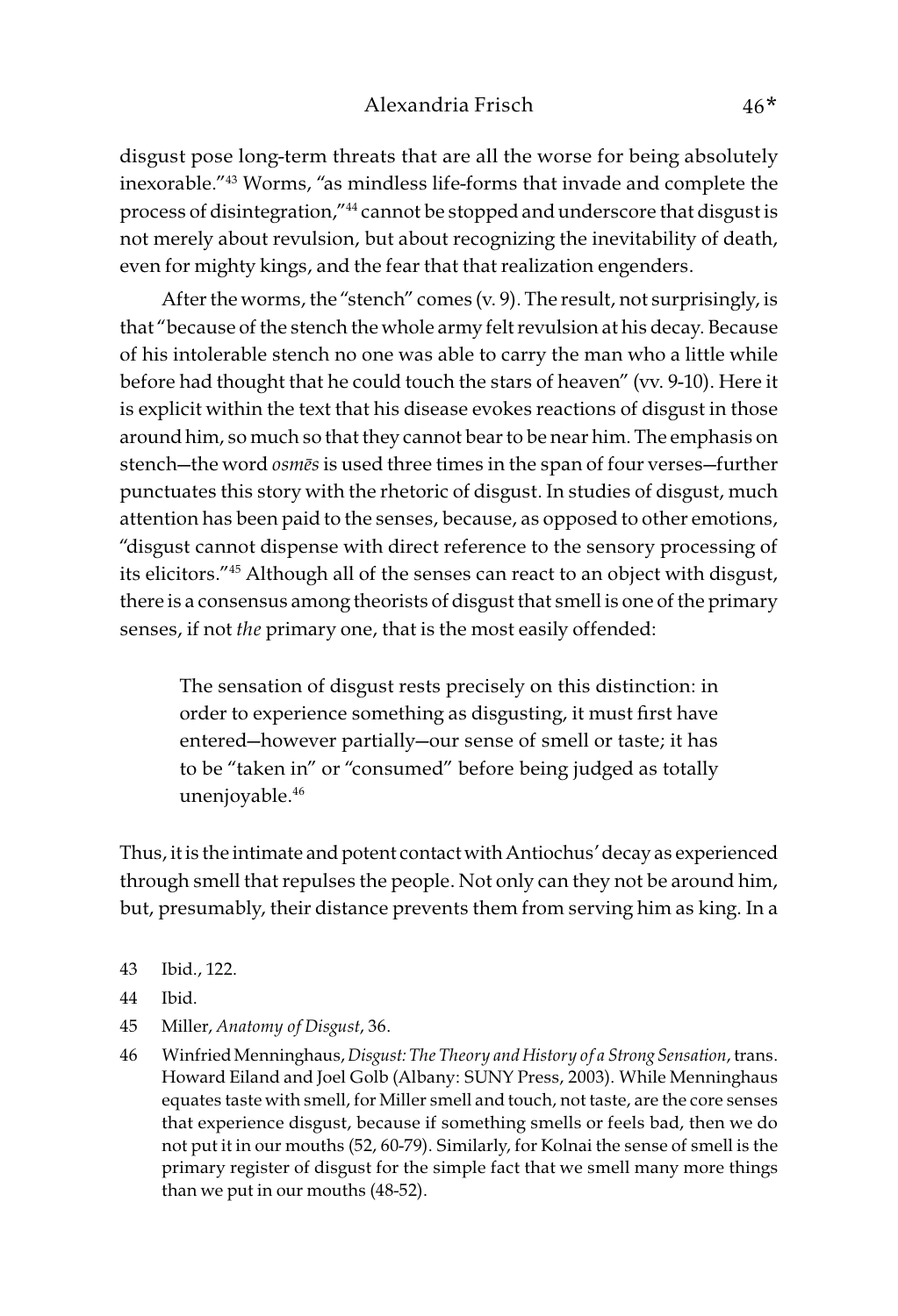vicious, but just, cycle, power begets arrogance, which then leads to disgusting disease, which finally ends with loss of power.

However, in the case of Antiochus the disgusting disease also engenders humility—"And when he could not endure his own stench, he uttered these words, 'It is right to be subject to God; mortals should not think that they are equal to God'" (v. 12). Miller's study is further applicable to the way disgust functions in the end of this story: "Another's contempt for or disgust with us will generate shame or humiliation in us if we concur with the judgment of our contemptibility, that is, if we feel the contempt is justified."47 It is significant, then, that Antiochus, as much as he disgusts others, also disgusts himself. Through his self-disgust he confirms the disgust of others and recognizes that his power is illusory and God's power is the real power.

Following this realization, Antiochus utters a vow to the Lord, which repeals the laws he instituted to persecute the Jews (vv. 13-17) and concludes with the promise that he "would become a Jew and would visit every inhabited place to proclaim the power of God" (v. 17). Part of recognizing God's power, then, is recognizing God's people and granting them renewed power as well. It is also significant that a letter to the Jewish community immediately follows this vow to God. Antiochus begs the people to treat his successor, Antiochus V, with goodwill (v. 26). Taken together, Antiochus directly addresses both the one who causes the disgust and the ones who are disgusted, thereby acknowledging that God and the people are now more powerful than him.

Although there are many ancient accounts of Antiochus IV's death in both Jewish and non-Jewish sources, this is the only one that attributes his death to a disgusting, physical disease. Even within the same text of 2 Maccabees there is a remarkably different account of Antiochus' death, one in which he is stoned and then beheaded while raiding a temple.<sup>48</sup> Again we have what appears to be a deliberate move on the part of an author to color a king's death with disgusting details in order to make clear the true hierarchy of power—God and God's people over an ungodly king.<sup>49</sup>

47 Miller, Anatomy of Disgust, x.

- 48 See 2 Macc 1:13-17. Other early sources for Antiochus' death include: 1 Macc 6:1-17, Polybius 31.9, Diodorus Siculus 31.18a, Antiquities 12.354-59, Apian, Syr. 11.66. While some of these do report that Antiochus died from illness, it is rooted in mental, not physical, disease.
- 49 It has been suggested that the author of 2 Maccabees drew on the Nabonidus tradition and applied it to Antiochus. See Doron Mendels, "A Note on the Tradition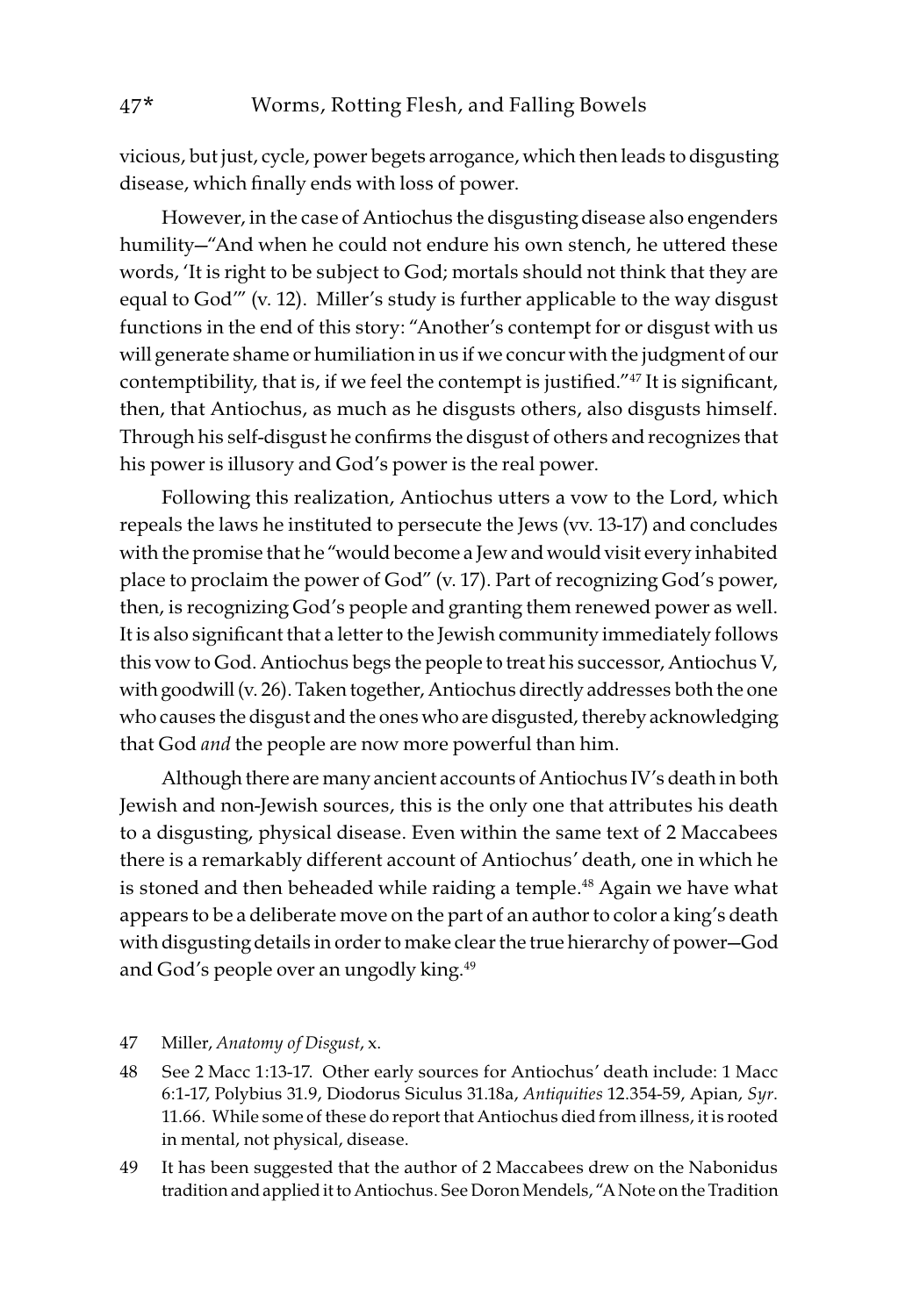#### Josephus

By the first century CE, the disgust motif appears to have gained a secure foothold and we see it deployed on numerous occasions by the Jewish historian, Josephus (37– ca. 100 CE), whose disgusting accounts are not only manifold, but even more detailed than the ones we have seen. For instance, when Josephus retells the account of King Jehoram in his Antiquities, 50 he imbues the disease with even more pronounced disgusting elements:

He should himself die of a distemper in his bowels, with long torments, his bowels falling out by the violence of the inward rottenness of the parts, insomuch that, though he see his own misery, he shall not be able at all to help himself, but shall die in that manner.  $(9.101)^{51}$ 

While the earlier account in 2 Chronicles 21 stated that Jehoram's bowels came out, Josephus has elaborated that it was because they were violently rotting. Furthermore, Josephus makes it clear that Jehoram understands his own disgusting state in that "he saw his own bowels fall out" (9.103). However, unlike Antiochus, whose recognition of his disgusting state leads to humility, Jehoram makes no amends in regards to his power. Thus, the people "abused his dead body" and "buried him like a private man" (9.104). Jehoram's disgusting disease has not only ended his life, but allowed the people to strip him of his royal stature, indicating that Josephus has read 2 Chronicles 21 in the same way that we have.

According to Josephus, a disgusting death also befalls Aristobulus I (reigned  $104 - 103$  BCE).<sup>52</sup> The fact that he was the first Hasmonean king inherently

of Antiochus IV's Death," IEJ 31 (1981): 53-56.

- 50 For a thorough comparison of Josephus' account with that of the Bible, see Christopher Begg, "Joram of Judah According to Josephus (Ant. 9.45, 95-104)," JSQ 1:4 (1993-1994): 323-39.
- 51 Translations of Josephus are taken from William Whiston, trans., Josephus: The Complete Works (Nashville: Thomas Nelson Publishers, 1998).
- 52 This account of Aristobulus appears both in Jewish War 1.70-84 and Antiquities 13.301-19. Unfortunately, no other account of Aristobulus' death exists to help us determine the extent of Josephus' use of the disgusting motif, but, as the following analysis demonstrates, many of the abovementioned components of the motif are here present.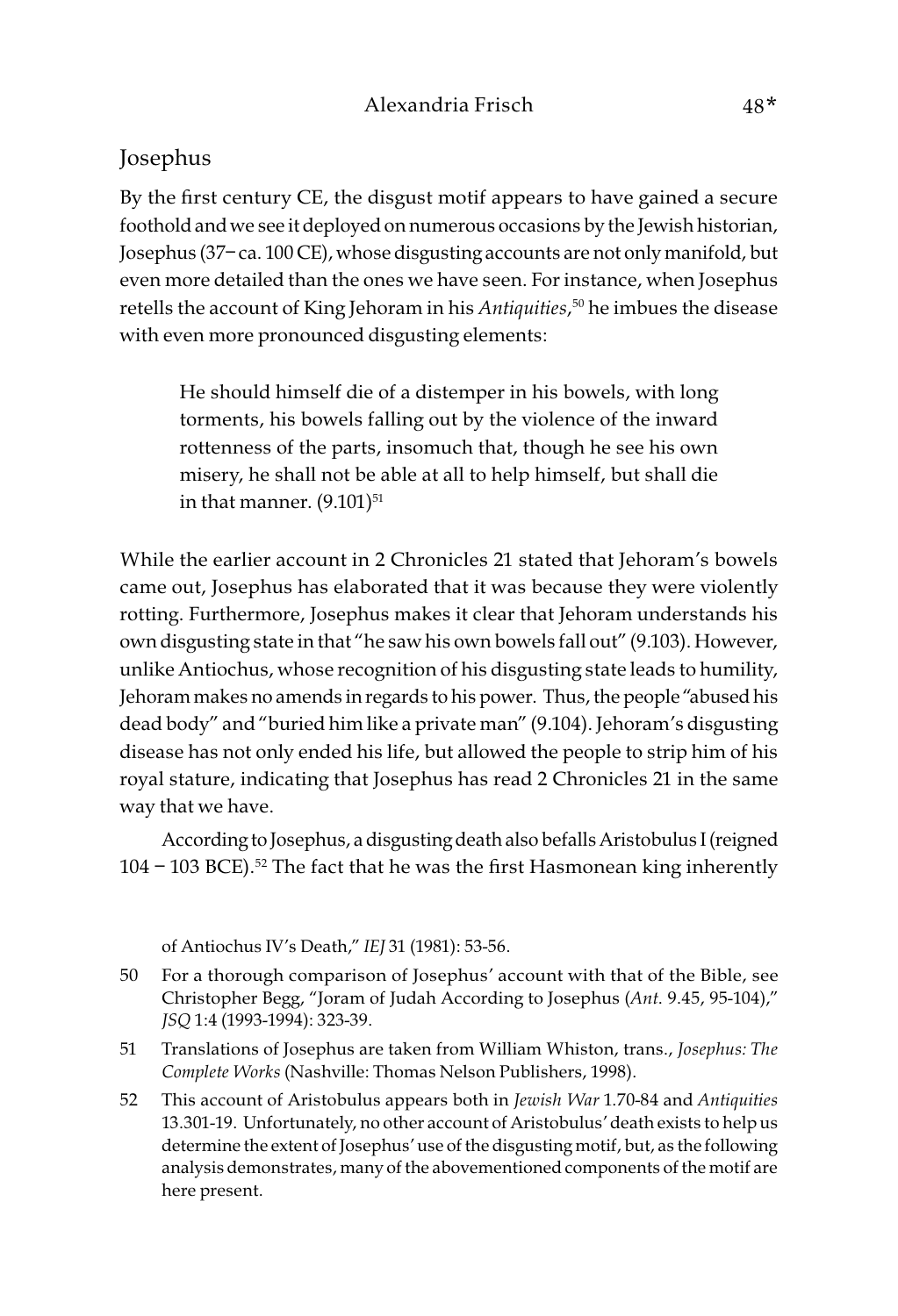involves issues of power as he transitions "the government into a kingdom" and puts a diadem on his own head (Ant. 13.301). This political change garners strong, negative reactions from his family and so, like King Jehoram, he kills his family members. After killing his brother to maintain his own power, he immediately repents. As with Antiochus, repentance does nothing to affect the disease, and Aristobulus becomes deathly ill as his "entrails were corrupted by his intolerable pain, and he vomited blood" (Ant. 13.314).

While the focus on entrails is, by this point, a familiar aspect of the disgusting disease motif, this is the first time that blood has been highlighted. Miller's understanding of bodily fluids is, once again, helpful:

Dangerous bodily excreta are benign if in their proper place inside the body…Saliva in the mouth, snot in the nose, blood in the veins, feces in the colon, urine in the bladder are basically not present, being safely where they belong as long as attention is not called to them.53

Instead, when they exit the body, a "magical transformation"54 takes place and they become disgusting. This transformation has clearly occurred when Aristobulus' blood exits from his body via his mouth (it is not even spilled from the more natural veins). Furthermore, he clearly vomits up a lot of blood as indicated by the fact that one of his servants must carry it away (13.314). It is the blood, in turn, which functions as the turning point in the story. The servant slips and spills some of the blood on the very spot on which Aristobulus' brother had been murdered. In response, a group of spectators, thinking he did this on purpose, cry out. Although it is not clear whether their cries are motivated by disgust, their strong reaction to the scene rouses Aristobulus' fear. This, in turn, causes him to call out to God to bring on a sudden death:

And now, O thou most impudent body of mine, how long wilt thou retain a soul that ought to die in order to appease the ghost of my brother and my mother? Why dost thou not give it all up at once? And why do I deliver up my blood, drop by drop, to those whom I have so wickedly murdered? (13.317)

- 53 Miller, Anatomy of Disgust, 97.
- 54 Ibid.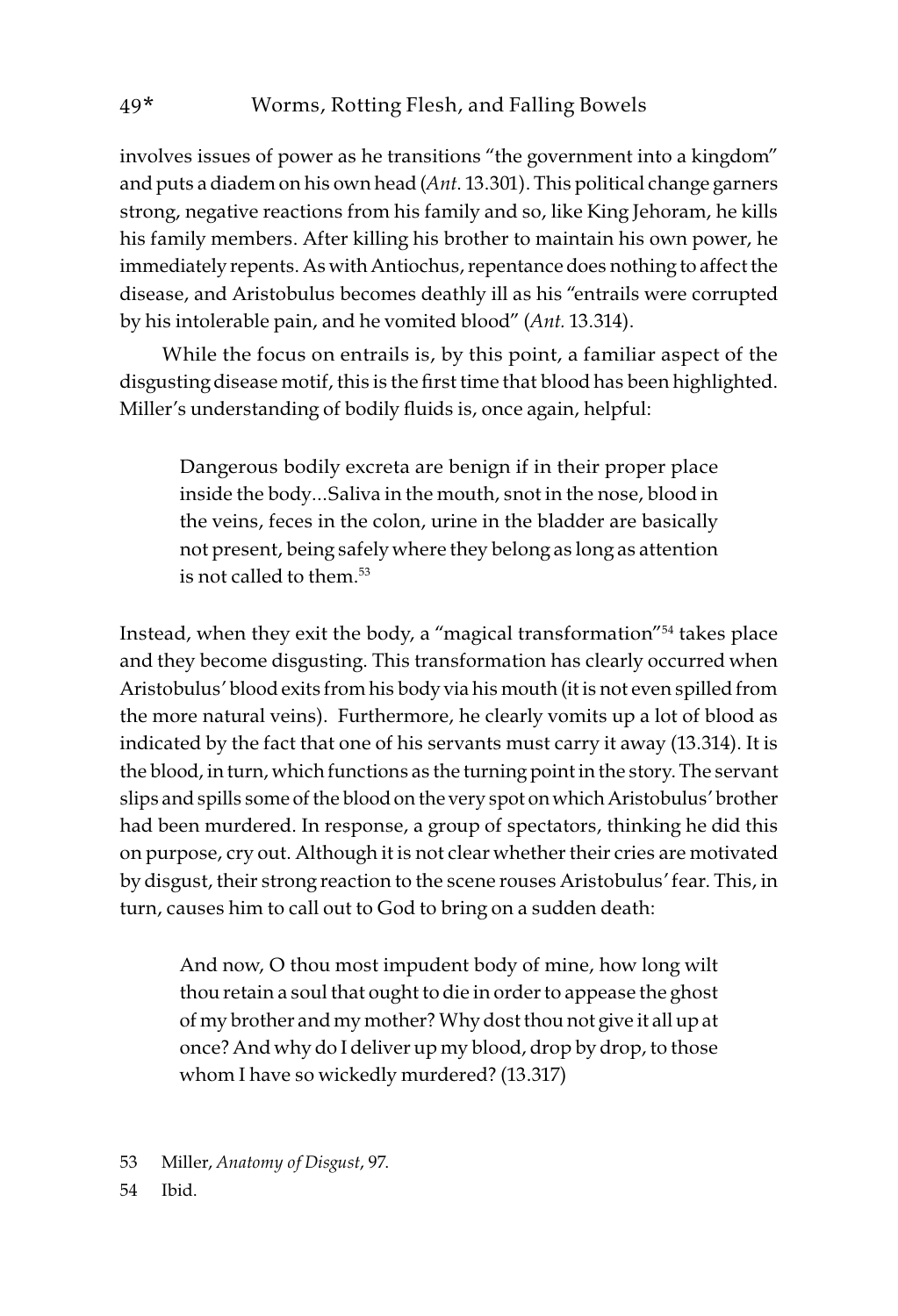This lament clearly references the horror, as seen in the other stories, that one will be alive in death; while there is no mention of putrefaction, Aristobulus acknowledges that part of him, his soul, is dead, but that his body lingers on. After uttering these words, he dies. Thus, while his death may have been inevitable, it is the people's outrage that alerts him to his own gruesome state and hastens his desire for death. The people once again play a powerful part alongside God in ending the king's power.

Josephus' most disgusting depiction, however, is reserved for the death of Herod the Great (74 – 4 BCE), the Judean king who is remembered as villainous in Jewish and Christian sources alike. In brief, Herod ruthlessly murdered many of his family members, including his beloved wife, and persecuted various groups of Jews, doing away with any rival factions. He is remembered as "the most barbarous of all tyrants."<sup>55</sup> He is specifically accused of torturing the bodies of his subjects,<sup>56</sup> which seems to correlate with what Josephus says of his death:

Now Herod's distemper greatly increased upon him after a severe manner, and this by God's judgment upon him for his sins; for a fire glowed in him slowly, which did not so much appear to the touch outwardly, as it augmented his pains inwardly; for it brought upon him a vehement appetite to eating, which he could not avoid to supply with one sort of food or other. His entrails were also ex-ulcerated, and the chief violence of his pain lay on his colon; an aqueous and transparent liquor also had settled itself about his feet, and a like matter afflicted him at the bottom of his belly. Nay, further, his privy-member was putrefied, and produced worms; and when he sat upright, he had a difficulty of breathing, which was very loathsome, on account of the stench of his breath, and the quickness of its returns; he had also convulsions in all parts of his body, which increased his strength to an insufferable degree.<sup>57</sup>

<sup>55</sup> War 2.86.

<sup>56</sup> Ibid.

<sup>57</sup> Ant. 17.168-69. See a similar description in War 1.656.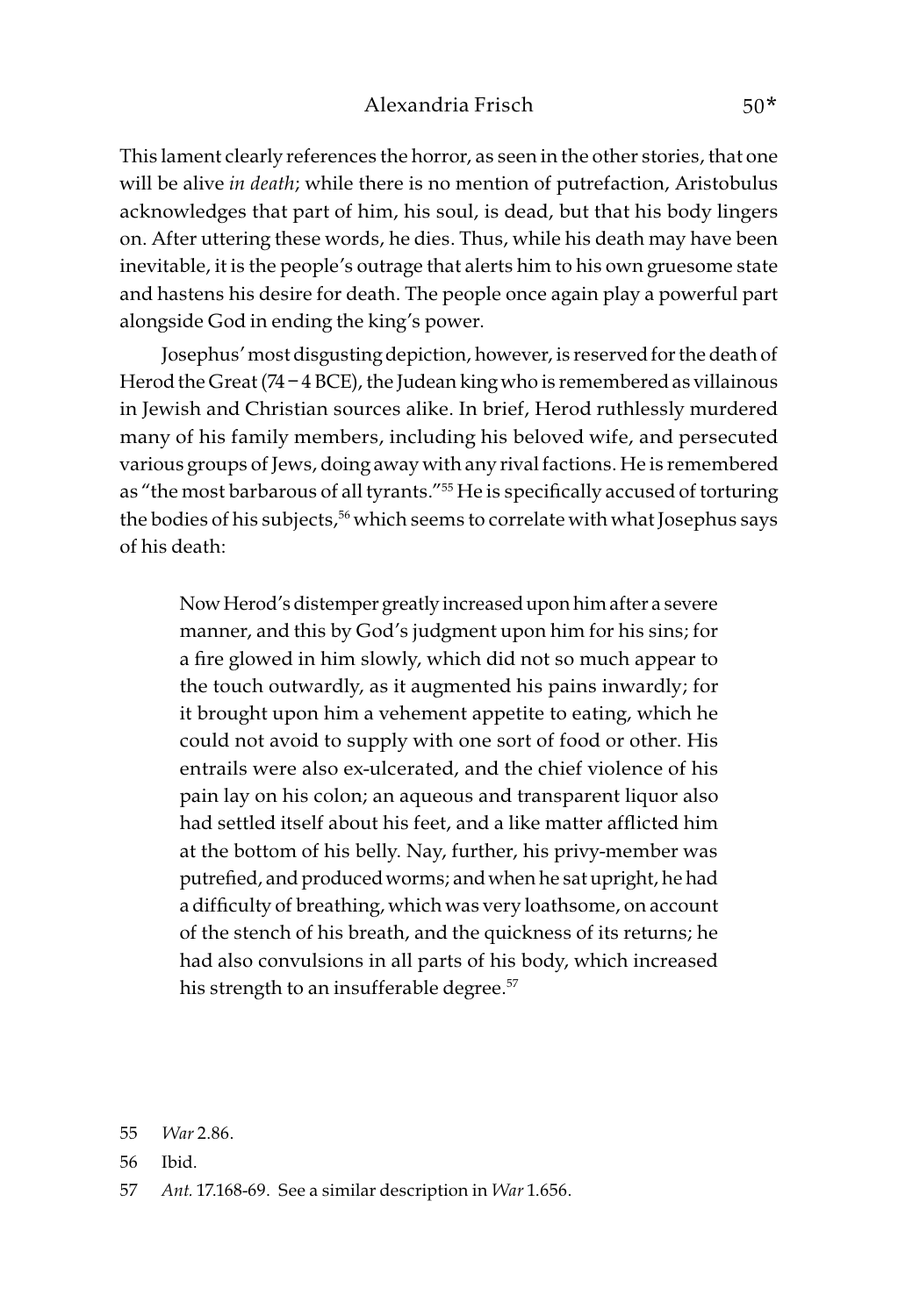This is by far the most detailed description of illness<sup>58</sup> that we have encountered, which has led many scholars to attempt to medically diagnose this disease.<sup>59</sup> However, even if there is some historical truth to Herod's plight, it is more productive to view this death in the same way that we have viewed the others, especially because Herod's disease incorporates elements of the previous examples. He has the internal decay, falling bowels, worms, and stench (as well as new ailments such as extraneous bodily fluid and convulsions). Again, the disease is divinely ordained on account of the king's sins. And, again, it is a disgusting disease that slowly progresses so that Herod is living in death.<sup>60</sup>

Despite the large number of disgusting symptoms, neither those around him nor Herod himself are disgusted.<sup>61</sup> Furthermore, Herod appears, at least to his mind, to maintain power after the disease strikes. On his deathbed, he calls his sister and her husband to him and acknowledges, "I know well enough that the Jews will keep a festival upon my death, however, it is in my power to be mourned" (War 1.660). Thus, he orders a group of Jews to be imprisoned and killed upon his death, so that the whole country will mourn them and, thereby, mourning will occur on the day of his death. It seems that he has learned the lesson of Jehoram's death—that while God's punishment will rob him of his life, it is the peoples' lack of mourning that will adversely affect his power, even after his death. The great irony of this final act becomes apparent to the reader as the one thing he is sure of, his power, is nullified when, after his death, the men are freed.<sup>62</sup> The decay of his body, therefore, appears to both mirror and

- 58 Ladouceur, "Death of Herod," 28-29, attributes the complexity of the account in Antiquities to Josephus' use of Thucydides' account of the plague to depict Herod's disease.
- 59 See n. 3 above.
- 60 We first read of Herod's illness in Ant. 17.146 in relation to his aging and only periodically are we told of its progression as it is intermingled with the rest of the narrative that deals with the issue of Herod's successors. Even the above, cited description of his disease comes only half way through the account of his dying. See Allen, Death of Herod, 53-56 for a discussion of this.
- 61 Herod, however, does deplore his condition  $(Ant. 17.179)$  and tries to kill himself in order to "prevent a natural death" (War 1.662). Perhaps he experiences what Miller terms "fear-imbued disgust," which is characterized by the inability to flee from the disgusting object, "because it is frequently something that has already gotten inside of you or takes you over and possesses you, there is often no distinct other to fight anyway. Thus the nightmarish quality of no way out, no exit, no way to save oneself except by destroying oneself in the process" (Anatomy of Disgust, 26).
- 62 Ant. 17.193.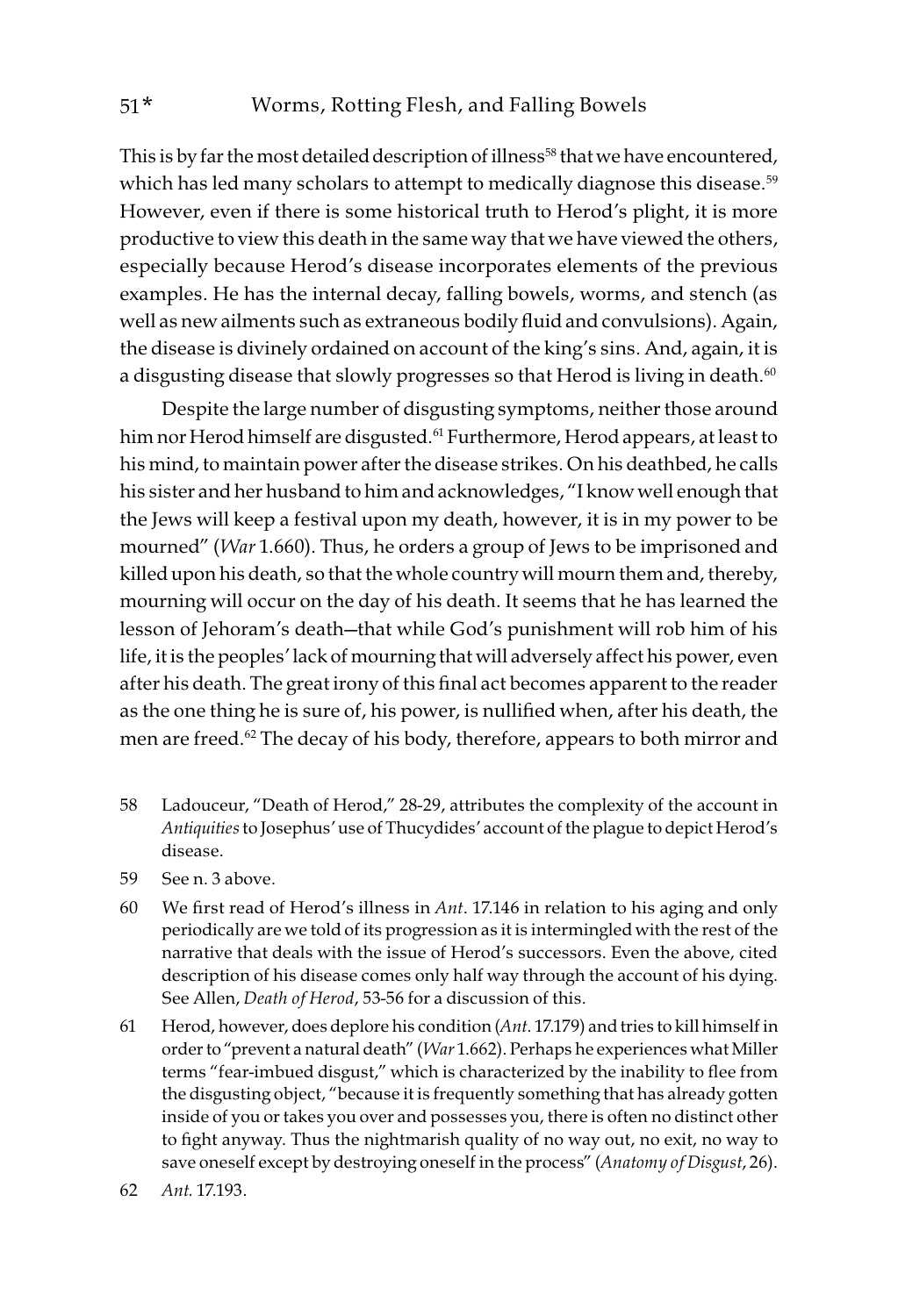signal the decay of his power. Herod never experiences humility, but, as in Jehoram's case, the lack of grief at his death signifies his lowly stature.

This disgusting death is made all the more vivid in a comparison with the description of Herod's death in Matthew 2:19, which, in the course of Jesus' larger infancy narrative, simply reports, "when Herod was dead."63 It appears that Josephus has designated the most disgusting of diseases for the most powerful of kings.<sup>64</sup> Thus, the story of Herod, which is notable for both its extreme depiction of disgusting details, but also for its lack of anyone experiencing disgust, suggests that Josephus' use of this motif is so firmly established that merely inserting a description of a death full of rotting flesh, worms, or falling bowels would signal to the reader a distinct rhetoric about power within the story. In other words, any signs of a disgusting death have come to signify the ultimate loss of power of an evil king and the rise in the power of those who oppose him.

The surest sign that Josephus has incorporated disgust into his work in order to disempower a ruler is the use of this motif against his personal enemy, Catullus, the governor of Cyrene. Catullus was not only guilty of attempting to persecute the Jews of his city, but he also specifically made an accusation against Josephus to the Roman emperor (War 7.448). As a result, "his very entrails were so corroded, that they fell out of his body, and in that condition

- 63 The author of Matthew appears to also be using Herod's death to make a point. In this case, the verse parallels with the description of Pharaoh's death in Exod 4:19, emphasizing that Moses is a typology for Jesus. This, therefore, highlights the degree to which history could be recorded in variant ways to suit different agendas. See W.D. Davies and Dale C. Allison, Jr., A Critical and Exegetical Commentary on the Gospel According to Saint Matthew, vol. 1 (Edinburgh: T. & T. Clark, 1988), 270-71. For a further comparison regarding Herod's death, it should be noted that Plutarch read Nicolaus of Damascus, Herod's personal court historian, and was interested in Herod, but does not include Herod in his list of those who died from worms. See Africa, "Worms and the Death of Kings," 10 n. 63.
- 64 For the most part, Josephus uses the records of Herod's court historian, Nicolaus of Damascus, but this does not explain the negative, and even hostile, portrayal of Herod by Josephus; thus "it has been speculated that it was not another author but Josephus' own attitude and unwritten tradition that explain the nature of his Herodian books" (Mark Toher, "Nicolaus and Herod in the Antiquitates Judaicae," Harvard Studies in Classical Philology 101 [2003]: 430). In contrast, Africa, "Worms and the Death of Kings," 11, attributes the description of Herod's death to anti-Herodian writers, who borrowed imagery from the death of Antiochus IV, so that Josephus "had no compunction about sweeping aside the whitewashed account of Nicolaus in favor of the lurid tales of Herod's foes."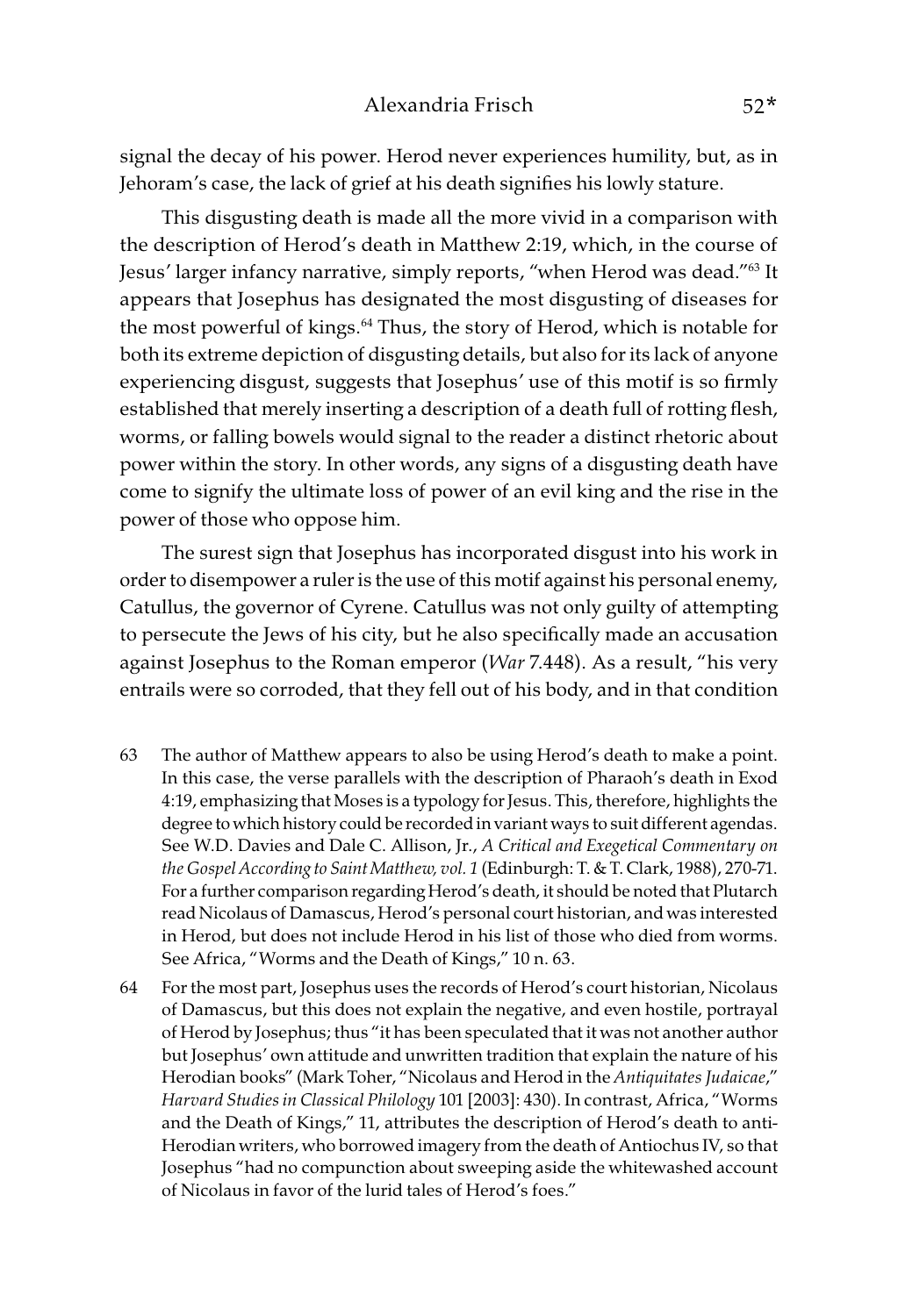he died. Thus he became as great an instance of Divine Providence as ever was, and demonstrated that God punishes wicked men" (War 7.451-53). While Josephus is very clear that the death was a sign of God's power, the fact that this episode concludes the War allows Josephus to quite literally have the last word. By bearing witness to Catullus' disgusting death, he has established himself as the victor over his enemy.

#### Acts 12

A disgusting death also befalls the last Jewish king, Herod Agrippa (10 BCE – 44 CE), in the Book of Acts. Like many of the other kings, Herod Agrippa is guilty of arrogance; when his flatterers equate him with God, he does not refute them. As a result, "immediately, because he had not given the glory to God, an angel of the Lord struck him down, and he was eaten by worms and died" (Acts 12:23). In contrast, the account of Herod Agrippa's death in Josephus' Antiquities attributes his death to a severe and violent pain in his belly (19.346).<sup>65</sup> Although this is also an internal disease, there is no disgusting element depicted. This suggests that both traditions reflect an actual illness that caused Herod's death,<sup>66</sup> but it is clear that the author of Acts has made a discernible shift toward the disgusting. This is not surprising given Herod's more negative portrayal overall in Acts.

While Herod in both accounts is guilty of failing to counter the peoples' assertion of his divinity, the Herod of Acts is also guilty of imprisoning Peter and executing James the son of Zebedee. He is clearly an enemy of the early Christians. Furthermore, the story in Acts 12 begins with the narration that "Herod was angry with the people of Tyre and Sidon" (v. 20). Thus, Herod only interacts with the people to settle a dispute and so the peoples' praise of Herod sounds hollow, as if they extol him just to pacify his anger.<sup>67</sup> The dissonance between the people and the king, therefore, makes for the perfect setting for a disgusting death.

In contrast, the Herod of Josephus' account is viewed largely in a positive light. This Agrippa I did much for the people, most notably removing taxes, reinforcing the walls of Jerusalem, and insuring the rights and privileges of

66 Allen, ibid., 12, posits that "there is probably some historical kernel underlying the tradition shared by Josephus and Luke—e.g., Agrippa taking ill in some public setting in Caesarea and dying as a result of the illness."

67 Ibid., 72.

<sup>65</sup> For a comparison of these two accounts, see Allen, Death of Herod, 6-7 and 66-74.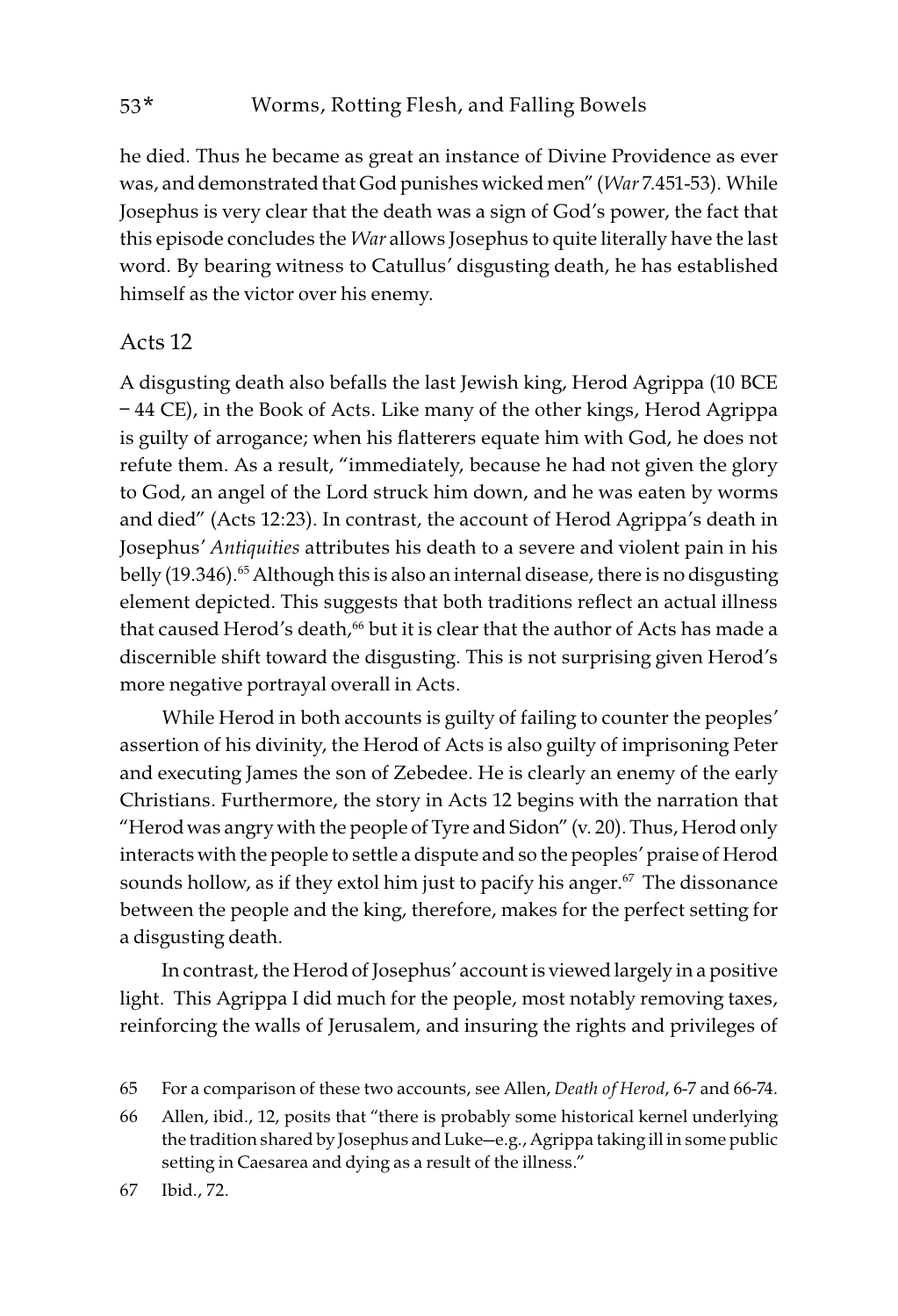Jews, especially those in the Diaspora. Furthermore, his reaction to his illness portrays him in a positive light as he immediately experiences humility when he realizes his error, saying:

I, whom you call a god, am commanded presently to depart this life; while Providence thus reproves the lying words you just now said to me; and I, who was by you called immortal, am immediately to be hurried away by death. I am bound to accept of what Providence allots, as it pleases God. (Ant. 19.347)

Not only does Agrippa recognize God's power, but he affirms God's punishment and accepts it resolutely. However, when the people hear this they sit in sackcloth and beseech God to save him and "all places were also full of mourning and lamentation" (19.349). Thus, the peoples' positive relationship with Agrippa and their reluctance to accept his fate would make a poor setting for a disgusting death.

These parallel accounts of Herod Agrippa's death, therefore, further demonstrate that Josephus made active choices to describe a ruler's death as disgusting or not. Just as he chose to fell Herod with the most disgusting of ailments, he chose to allow Herod Agrippa to die from a generic stomach illness. The author of Acts, on the other hand, has added worms into the picture, revealing that the disgusting motif had spread to early Christian writers.<sup>68</sup>

68 It should be noted that there are a number of stories in non-Jewish sources that also use the disgusting death motif. For example, there is Plutarch's description of the death of Sulla, in which "the flesh changed into worms too quickly, and no washing away could keep pace with their numbers" (Sulla 36.3). Similarly, Herodotus' account of the death of Pheretima, the Queen of Cyrene, reads, "No sooner had she returned to Egypt after her revenge upon the people of Barca, than she died a horrible death, her body seething with worms while still alive" (Histories 4.205). Although he lived in the second century CE and post-dates our discussion, Pausanias' depiction of the death of Cassander also fits the disgusting motif: "But he himself was not to come to a good end. He was filled with dropsy, and from the dropsy came worms while he was yet alive" (Description of Greece, 9.7.2). For other comparable descriptions, see the list in Allen, Death of Herod, 17-20. Examples such as these point to the widespread existence of this motif, which most likely influenced the Jewish use of it. In fact, Africa, "Worms and the Death of Kings," 9, speculates that Jason of Cyrene, the author of 2 Maccabees, drew directly from Herodotus' story.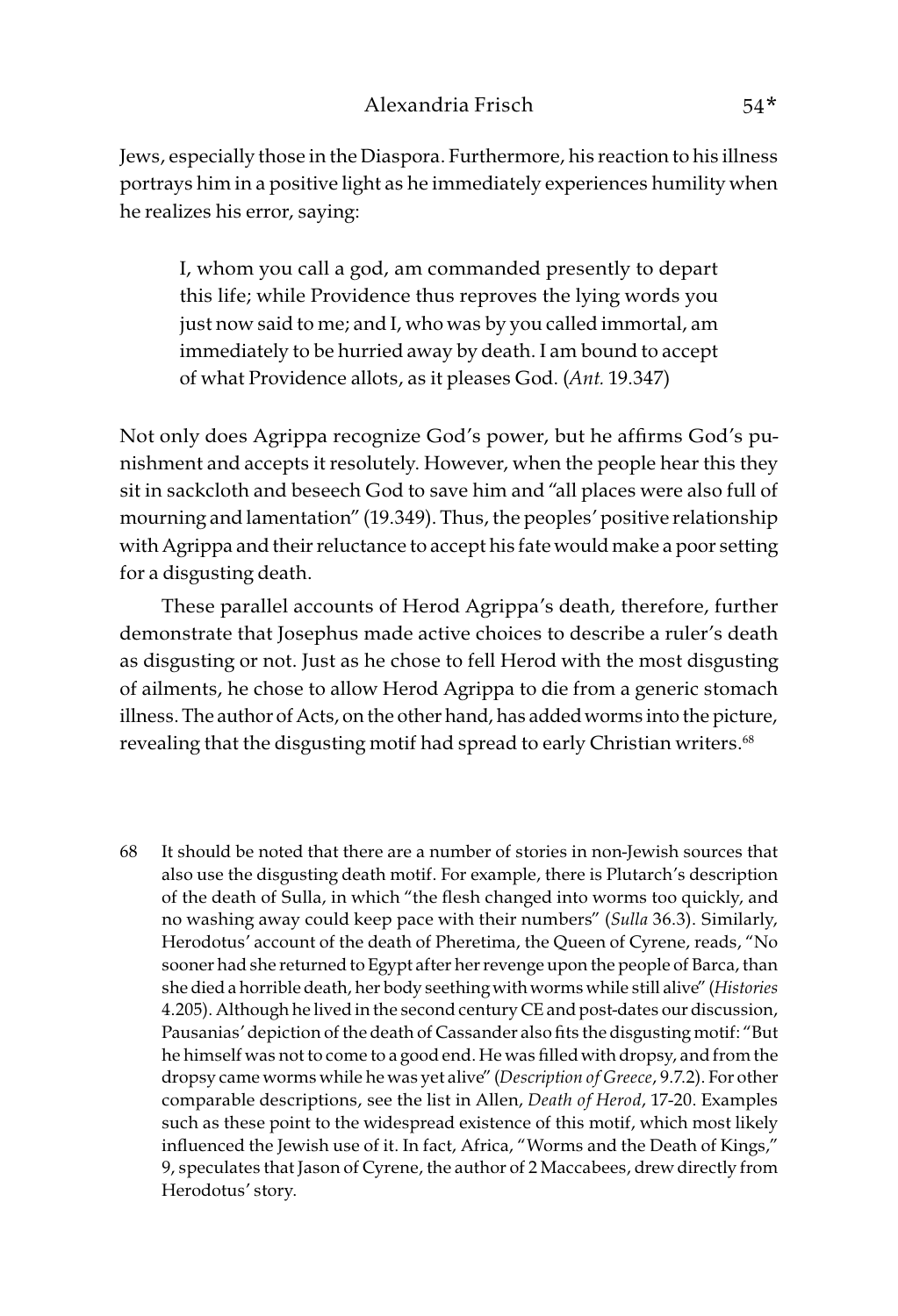# Conclusion

This article has delved into disgust in many of its forms, everything from decaying body parts to bodily fluids to stench to worms. While an examination of the narratives from early Jewish literature makes it clear that these descriptions were indeed disgusting, as evinced by the reactions of the people in the stories, the additional survey of theories of disgust has helped us to understand why and to what end. In particular, the bodily fluids, worms, and decay elicit a reaction through the senses, because there is something unnatural and uncontrollable to them; what is supposed to be inside is on the outside; what is supposed to be a singular human is now becoming many creatures; and what is supposed to be living is full of death. The fact that the disgusting has oozed from the bodies of the powerful makes them objects of disgust. As such, the scale of power shifts.

Recounting any sort of death at the hands of God would work to demonstrate God's ultimate power over kings, but the inclusion of disgust does important rhetorical work. Disgust sharpens the focus in the story onto the disgusting person and, thereby, onto the disgusted people. The conclusion of each story emphasizes the point that it is not just God who comes out on top in terms of power, but also the people. It is their disgusted reaction, therefore, that denies Jehoram his proper burial, forces Nabonidus to flee, causes Antiochus to reverse his prohibitions, strikes the fatal blow to Aristobulus, makes a mockery of Herod's mighty reign, and removes the persecuting threat of Herod Agrippa. Thus, each of these stories works to serve as a coherent lesson about power—a lesson not merely about the transitory power of evil rulers and God's power to punish those rulers, but, just as significantly, the ability of the people to gain their own power through God's punishment.

This focus on human power situates these stories neatly within the turbulent political context of the Second Temple period. Disgusting diseases afflict both Jewish and non-Jewish kings alike because native empires oftentimes proved as oppressive as foreign ones. Furthermore, this disgust motif highlights a pronounced concern for the violability of the physical body. This concern, in turn, echoes the larger discourse surrounding Second Temple period Judaism, a period that exhibited increased interest in (and anxiety about)